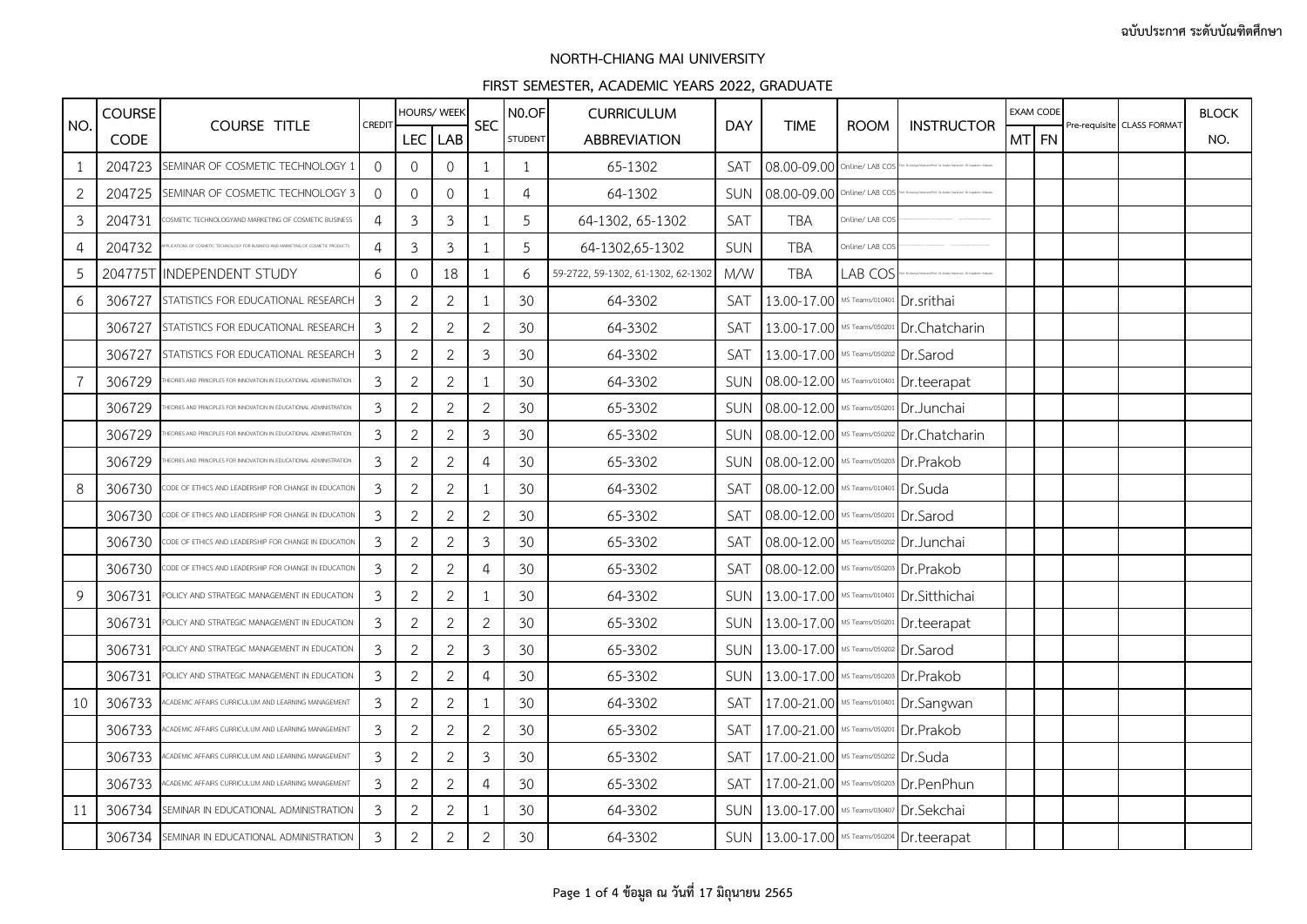|     | <b>COURSE</b>   |                                                                   |                |                | HOURS/ WEEK         |                | N <sub>0.OF</sub> | <b>CURRICULUM</b>   |            |                                         |             |                                              |       | EXAM CODE |                            | <b>BLOCK</b> |
|-----|-----------------|-------------------------------------------------------------------|----------------|----------------|---------------------|----------------|-------------------|---------------------|------------|-----------------------------------------|-------------|----------------------------------------------|-------|-----------|----------------------------|--------------|
| NO. | <b>CODE</b>     | <b>COURSE TITLE</b>                                               | CREDIT         | <b>LEC</b>     | <b>LAB</b>          | <b>SEC</b>     | <b>STUDENT</b>    | <b>ABBREVIATION</b> | <b>DAY</b> | <b>TIME</b>                             | <b>ROOM</b> | <b>INSTRUCTOR</b>                            | MT FN |           | Pre-requisite CLASS FORMAT | NO.          |
| 12  | 306739          | SELECTED TOPICS IN EDUCATIONAL ADMINISTRATION                     | $\mathfrak{Z}$ | $\overline{2}$ | $\mathbf{2}$        | $\mathbf{1}$   | 30                | 64-3302             | SUN        | 08.00-12.00 MS Teams/030407             |             | Dr.tasnee                                    |       |           |                            |              |
|     | 306739          | SELECTED TOPICS IN EDUCATIONAL ADMINISTRATION                     | 3              | $\overline{2}$ | $\mathbf{2}$        | $\overline{2}$ | 30                | 64-3302             | SUN        | 08.00-12.00 MS Teams/050204 Dr.Suda     |             |                                              |       |           |                            |              |
| 13  | 306745          | Educational Organization Development                              | $\mathfrak{Z}$ | $\overline{2}$ | $\mathbf{2}$        | 1              | 30                | 64-3302             | SAT        |                                         |             | 08.00-12.00 MS Teams/030407 Dr.PenPhun       |       |           |                            |              |
|     | 306745          | Educational Organization Development                              | 3              | $\mathbf{2}$   | $\sqrt{2}$          | $\overline{2}$ | 30                | 64-3302             | SAT        | 08.00-12.00 MS Teams/050204 Dr.teerapat |             |                                              |       |           |                            |              |
| 14  | 306775          | <b>INDEPENDENT STUDY</b>                                          | 6              | $\mathbf{0}$   | $\mathbf{0}$        | 1              | 30                | 64-3302             | SAT        |                                         |             | 13.00-17.00 MS Teams/050203 Dr. Sangwan      |       |           |                            |              |
| 15  | 306776          | <b>THESIS</b>                                                     | 12             | 0              | $\mathbb O$         | 1              | 5                 | 64-3302             | SUN        |                                         |             | 17.00-21.00 MS Teams/010401 Dr.Sangwan       |       |           |                            |              |
| 16  | 62-309701       | RESEARCH IN CURRICULUM AND INSTRUCTION                            | $\mathfrak{Z}$ | $\overline{2}$ | $\mathbf{2}$        | $\mathbf{1}$   | 20                | 65-3303             | SUN        |                                         |             | 13.00-17.00 Ms Team/030408 Assoc.Dr.Weerasak |       |           |                            |              |
| 17  |                 | 62-309702 CONTEMPORARY TECHNOLOGY IN TEACHING AND LEARNING        | 3              | $\overline{2}$ | $\mathbf{2}$        | 1              | 20                | 65-3303             | SUN        | 08.00-12.00 Ms Team/030408 Dr.Chanin    |             |                                              |       |           |                            |              |
| 18  |                 | 62-309703 CURRICULUM AND INSTRUCTION DEVELOPMENT                  | 3              | $\overline{2}$ | $\mathbf{2}$        | $\mathbf{1}$   | 20                | 65-3303             | SAT        | 08.00-12.00 Ms Team/030408 Dr. Varunee  |             |                                              |       |           |                            |              |
| 19  |                 | 62-309705 INSTRUCTIONAL SUPERVISION MANAGEMENT                    | 3              | $\overline{2}$ | $\mathbf{2}$        | $\mathbf{1}$   | 20                | 65-3303             | SAT        |                                         |             | 13.00-17.00 Ms Team/030408 Dr. Varunee       |       |           |                            |              |
| 20  |                 | 62-309708 SEMINAR IN CURRICULUM AND INSTRUCTION DEVELOPMENT       | $\mathfrak{Z}$ | $\overline{2}$ | $\sqrt{2}$          | 1              | 20                | 64-3303             | SAT        |                                         |             | 08.00-12.00 Ms Team/030406 Assoc. Anongsiri  |       |           |                            |              |
|     | 62-309708       | EMINAR IN CURRICULUM AND INSTRUCTION DEVELOPMENT                  | 3              | $\overline{2}$ | $\sqrt{2}$          | $\overline{2}$ | 20                | 64-3303             | SAT        | 08.00-12.00 Ms Team/080201              |             | Dr.Srithai                                   |       |           |                            |              |
| 21  | 309710          | URRICULUM AND INSTRUCTION FOR PRIMARY EDUCATION                   | 3              | 3              | $\mathsf{O}\xspace$ | $\mathbf{1}$   | 20                | 64-3303             | SAT        | 13.00-16.00 Ms Team/030406              |             | Assoc.Dr.Weerasak                            |       |           |                            |              |
|     | 309710          | URRICULUM AND INSTRUCTION FOR PRIMARY EDUCATION                   | 3              | 3              | $\mathsf{O}\xspace$ | $\mathbf{2}$   | 20                | 64-3303             | SAT        | 13.00-16.00 Ms Team/080201 Dr. Kantiya  |             |                                              |       |           |                            |              |
| 22  | 309712          |                                                                   | 3              | 3              | $\mathbf{0}$        | 1              | 20                | 64-3303             | SUN        | 09.00-12.00                             |             | Ms Team/030406 MED STAFF                     |       |           |                            |              |
|     | 309712          | RRICULUM AND INSTRUCTION FOR LEARNERS WITH SPECIAL CHARACTERISTIC | 3              | 3              | $\mathsf{O}\xspace$ |                | 20                | 64-3303             | <b>SUN</b> | 09.00-12.00                             |             | Ms Team/080201 Dr.Varunee                    |       |           |                            |              |
| 23  |                 | 309719 TEACHING PRACTICES 1                                       | $\mathfrak{Z}$ | 3              | $\mathsf{O}\xspace$ | $\mathbf{1}$   | 24                | 64-3303             | SUN        | 13.00-16.00                             |             | Ms Team/030406 Assoc. Amnat/Dr.Chanin        |       |           |                            |              |
| 24  |                 | 309775T INDEPENDENT STUDY                                         | 6              | 0              | 24                  | $\mathbf{1}$   | $\overline{4}$    | 63-3304             | SUN        | 09.00-12.00                             |             | Ms Team/040502 Assoc.Anongsiri               |       |           |                            |              |
| 25  | 309776-9 THESIS |                                                                   | 9              | 0              | 48                  | 1              | 5                 | 64-3303             | SUN        | 09.00-12.00 Ms Team/040502              |             | Assoc.Dr.Weerasak                            |       |           |                            |              |
| 26  | 505701          | NAGEMENT THEORIES AND BUSINESS ADMINISTRATION IN GLOBAL CONTEXT   | 3              | 3              | $\mathbf 0$         | 1              | 10                | 65-2301             | SAT        | 09.00-12.00 Ms Team/040303 Dr.Pongsiri  |             |                                              |       |           |                            |              |
|     | 505701          | NAGEMENT THEORIES AND BUSINESS ADMINISTRATION IN GLOBAL CONTEXT   | 3              | 3              | $\mathbf{0}$        | 30             | $\overline{2}$    | 64-2301             | SAT        | 13.00-16.00                             | <b>TBA</b>  | Dr.Pongsiri                                  |       |           |                            |              |
| 27  | 505703          | MARKETING MANAGEMENT                                              | 3              | 3              | $\mathsf{O}\xspace$ | 1              | 10                | 65-2301             | SAT        | 13.00-16.00 Ms Team/040303 Dr.Ayoouth   |             |                                              |       |           |                            |              |
|     | 505703          | MARKETING MANAGEMENT                                              | 3              | 3              | $\mathbf{0}$        | 30             | 3                 | 64-2301             | SAT        | 09.00-12.00                             | <b>TBA</b>  | Dr.Ayoouth                                   |       |           |                            |              |
| 28  | 505705          | FINANCIAL MANAGEMENT                                              | 3              | 3              | $\mathsf{O}\xspace$ | $\mathbf{1}$   | 10                | 65-2301             | SUN        | 09.00-12.00 Ms Team/040303              |             | Dr.Thumanoon                                 |       |           |                            |              |
|     | 505705          | FINANCIAL MANAGEMENT                                              | 3              | 3              | $\mathsf{O}\xspace$ | 30             | $\overline{2}$    | 64-2301             | SUN        | 13.00-16.00                             | <b>TBA</b>  | Dr.Thumanoon                                 |       |           |                            |              |
| 29  | 505706          | INFORMATION SYSTEMS AND QUANTITATIVE BUSINESS ANALYSIS            | 3              | 3              | $\mathbf{0}$        | 60             | 35                | 64-2301             |            | SUN 09.00-12.00                         | <b>TBA</b>  | Assoc.Prof.Darinee                           |       |           |                            |              |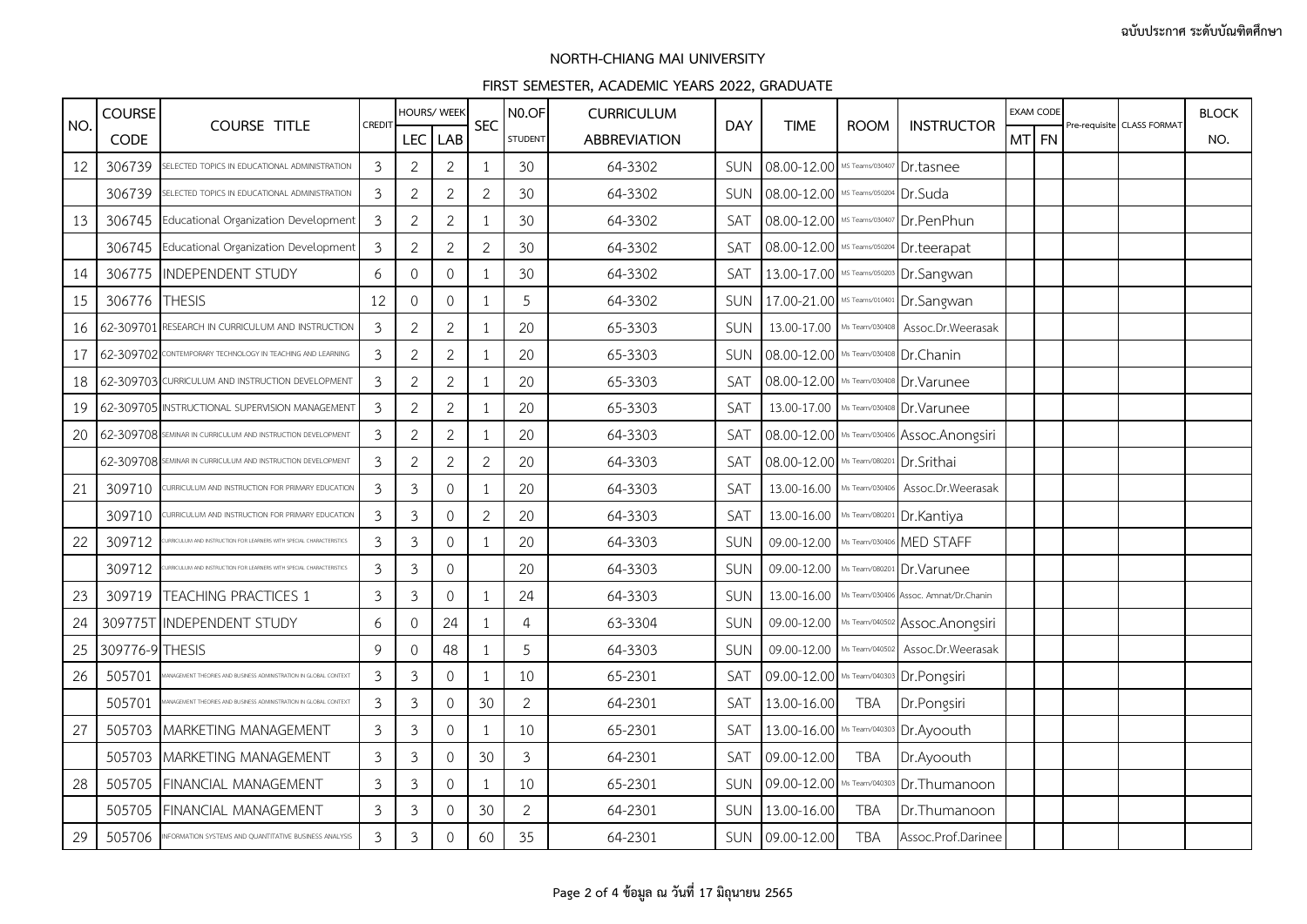|     | <b>COURSE</b> |                                                                       |                | HOURS/ WEEK    |                     |              | N <sub>0.OF</sub> | <b>CURRICULUM</b>   |            |                                        |                |                                                     | EXAM CODE |                            | <b>BLOCK</b> |
|-----|---------------|-----------------------------------------------------------------------|----------------|----------------|---------------------|--------------|-------------------|---------------------|------------|----------------------------------------|----------------|-----------------------------------------------------|-----------|----------------------------|--------------|
| NO. | <b>CODE</b>   | <b>COURSE TITLE</b>                                                   | CREDIT         | <b>LEC</b>     | LAB                 | <b>SEC</b>   | <b>STUDENT</b>    | <b>ABBREVIATION</b> | <b>DAY</b> | <b>TIME</b>                            | <b>ROOM</b>    | <b>INSTRUCTOR</b>                                   | MTI FN    | Pre-requisite CLASS FORMAT | NO.          |
| 30  | 505707        | <b>BUSINESS RESEARCH INTELLIGENCE</b>                                 | 3              | 3              | $\mathbf{0}$        | $\mathbf{1}$ | 10                | 65-2301             | SUN        | 13.00-16.00 Ms Team/040303 Dr. Sugris  |                |                                                     |           |                            |              |
|     | 505707        | <b>BUSINESS RESEARCH INTELLIGENCE</b>                                 | 3              | 3              | $\Omega$            | 30           | $\overline{2}$    | 64-2301             | <b>SUN</b> | 09.00-12.00                            | TBA            | Dr.Sugris                                           |           |                            |              |
| 31  | 505718        | MARKETING STRATEGY FOR COMPETITION                                    | 3              | 3              | $\mathbf 0$         | 1            | 6                 | 64-2301             | <b>SUN</b> | 09.00-12.00 Ms Team/040203 Dr. Suteera |                |                                                     |           |                            |              |
|     | 505718        | MARKETING STRATEGY FOR COMPETITION                                    | 3              | $\mathfrak{Z}$ | $\mathbf 0$         | 30           | $\overline{7}$    | 64-2301             | SUN        | 13.00-16.00                            | <b>TBA</b>     | Dr.Suteera                                          |           |                            |              |
|     | 505718        | MARKETING STRATEGY FOR COMPETITION                                    | 3              | 3              | $\mathbf{0}$        | 60           | $\overline{2}$    | 64-2301             | SAT        | 09.00-12.00                            | <b>TBA</b>     | Dr.Suteera                                          |           |                            |              |
| 32  | 505731        | USTAINABLE BUSINESS MANAGEMENT AND DEVELOPMENT                        | 3              | $\mathfrak{Z}$ | 0                   | 1            | 6                 | 64-2301             | SAT        | 13.00-16.00                            | <b>TBA</b>     | Assoc.Prof.Dr.Phithagorn                            |           |                            |              |
|     | 505731        | USTAINABLE BUSINESS MANAGEMENT AND DEVELOPMENT                        | 3              | 3              | $\overline{0}$      | 30           | $\overline{7}$    | 64-2301             | SAT        | 09.00-12.00                            | <b>TBA</b>     | Assoc.Prof.Dr.Phithagorn                            |           |                            |              |
|     | 505731        | USTAINABLE BUSINESS MANAGEMENT AND DEVELOPMENT                        | 3              | 3              | $\mathbf{0}$        | 60           | $\overline{2}$    | 64-2301             | SUN        | 09.00-12.00                            | <b>TBA</b>     | Assoc.Prof.Dr.Phithagorn                            |           |                            |              |
| 33  | 505774        | <b>INDEPENDEN STUDY</b>                                               | 3              | 3              | $\mathbf 0$         | 1            | 6                 | 64-2301             | SUN        | 13.00-16.00                            | Ms Team/040203 | Assoc.Prof.Dr.Phithagorn                            |           |                            |              |
|     | 505774        | <b>INDEPENDEN STUDY</b>                                               | 3              | 3              | $\mathbf{0}$        | 30           | $\overline{7}$    | 64-2301             | SAT        | 13.00-16.00                            | <b>TBA</b>     | Assoc.Prof.Dr.Phithagorn                            |           |                            |              |
|     |               | 505774 INDEPENDEN STUDY                                               | $\mathfrak{Z}$ | 3              | $\mathbf 0$         | 60           | 37                | 64-2301             | SAT        | 13.00-16.00                            | TBA            | Assoc.Prof.Dr.Phithagorn                            |           |                            |              |
| 34  |               | 505774T INDEPENDEN STUDY                                              | 3              | $\mathfrak{Z}$ | $\circ$             | 60           | 49                | 63-2301             | SAT        | 09.00-12.00                            | <b>TBA</b>     | Assoc.Prof.Dr.Phithagorn                            |           |                            |              |
| 35  | 505911        | HILOSOPHY AND THEORY FOR MODERN BUSINESS ADMINISTRATION               | 3              | 3              | $\mathbf 0$         | 1            | 5                 | 65-2501             | SAT        | 09.00-12.00 Ms Team/040201 Dr.Pongsiri |                |                                                     |           |                            |              |
| 36  | 505912        | DVANCED RESEARCH METHODOLOGY FOR BUSINESS ADMINISTRATION              | 3              | 3              | $\mathbf 0$         | 1            | 5                 | 65-2501             | SAT        |                                        |                | 13.00-16.00 Ms Team/040201 Assoc.Prof.Dr.Phithagorn |           |                            |              |
| 37  | 505924        | ADVANCED MARKETING MANAGEMEN'                                         | 3              | $\mathfrak{Z}$ | $\mathbf{0}$        | 1            | $\mathbf{1}$      | 64-2501             | <b>SAT</b> | 09.00-12.00 Ms Team/040207             |                | Dr.Suteera                                          |           |                            |              |
|     | 505924        | ADVANCED MARKETING MANAGEMENT                                         | 3              | 3              | $\overline{0}$      | 30           | $\mathbf{1}$      | 64-2501             | SAT        | 13.00-16.00                            | <b>TBA</b>     | Dr.Suteera                                          |           |                            |              |
| 38  | 505930        | ANCE SEMINAR ON PROBLEMS AND ISSUES RELATED TO BUSINESS ADMINISTRATIO | 3              | 3              | $\mathbf 0$         | 1            | $\mathbf{1}$      | 64-2501             | SAT        | 13.00-16.00 Ms Team/040207             |                | Assoc.Prof.Dr.Phithagorn                            |           |                            |              |
|     | 505930        |                                                                       | 3              | 3              | $\mathbf 0$         | 30           | $\mathbf{1}$      | 64-2501             | SAT        | 09.00-12.00                            | <b>TBA</b>     | Assoc.Prof.Dr.Phithagorn                            |           |                            |              |
| 39  | 505933        | IANGES AND CRISES FOR FINANCIAL TECHNOLOGY MANAGEMENT                 | 3              | 3              | 0                   | 1            | $\mathbf{1}$      | 64-2501             | <b>SUN</b> |                                        |                | 09.00-12.00 Ms Team/040207 Dr. Thamanoon            |           |                            |              |
|     | 505933        | IANGES AND CRISES FOR FINANCIAL TECHNOLOGY MANAGEMENT                 | 3              | 3              | $\overline{0}$      | 30           | $\mathbf{1}$      | 64-2501             | <b>SUN</b> |                                        |                | 13.00-16.00 Ms Team/040207 Dr. Thamanoon            |           |                            |              |
| 40  | 505981        | DOCTORAL SEMINAR IN BUSINESS                                          | $\Omega$       | $\overline{0}$ | $\mathbf{0}$        | 1            | 5                 | 65-2501             | <b>SUN</b> | 09.00-12.00 Ms Team/040201             |                | <b>DBA Staff</b>                                    |           |                            |              |
| 41  | 505982        | Doctoral Seminar in Business 2DISSERTATION                            | $\circ$        | 0              | $\mathbf 0$         | 1            | $\overline{2}$    | 64-2501             | SAT        | 09.00-12.00 Ms Team/040207 DBA Staff   |                |                                                     |           |                            |              |
|     | 505982        | Doctoral Seminar in Business 2DISSERTATION                            | $\Omega$       | $\mathbf{0}$   | $\mathbf{0}$        | 30           | $\mathbf{1}$      | 64-2501             | SAT        | 13.00-16.00                            | <b>TBA</b>     | <b>DBA Staff</b>                                    |           |                            |              |
| 42  |               | 505997-12 DISSERTATION                                                | 12             | 0              | $\mathbf 0$         | $\mathbf{1}$ | $\overline{2}$    | 63-2501,64-2501     | SUN        | 13.00-16.00 Ms Team/040305             |                | Dr.Suteera                                          |           |                            |              |
|     |               | 505997-12 DISSERTATION                                                | 12             | 0              | $\mathbf 0$         | 30           | 5                 | 62-2501,63-2501     | SUN        | 09.00-12.00                            | <b>TBA</b>     | Dr.Suteera                                          |           |                            |              |
| 43  |               | 505997T DISSERTATION                                                  | 36             | $\mathbf{0}$   | $\mathsf{O}\xspace$ | $\mathbf{1}$ | 2                 | 60-2501             | SAT        | 09.00-12.00 Ms Team/040305 Dr. Suteera |                |                                                     |           |                            |              |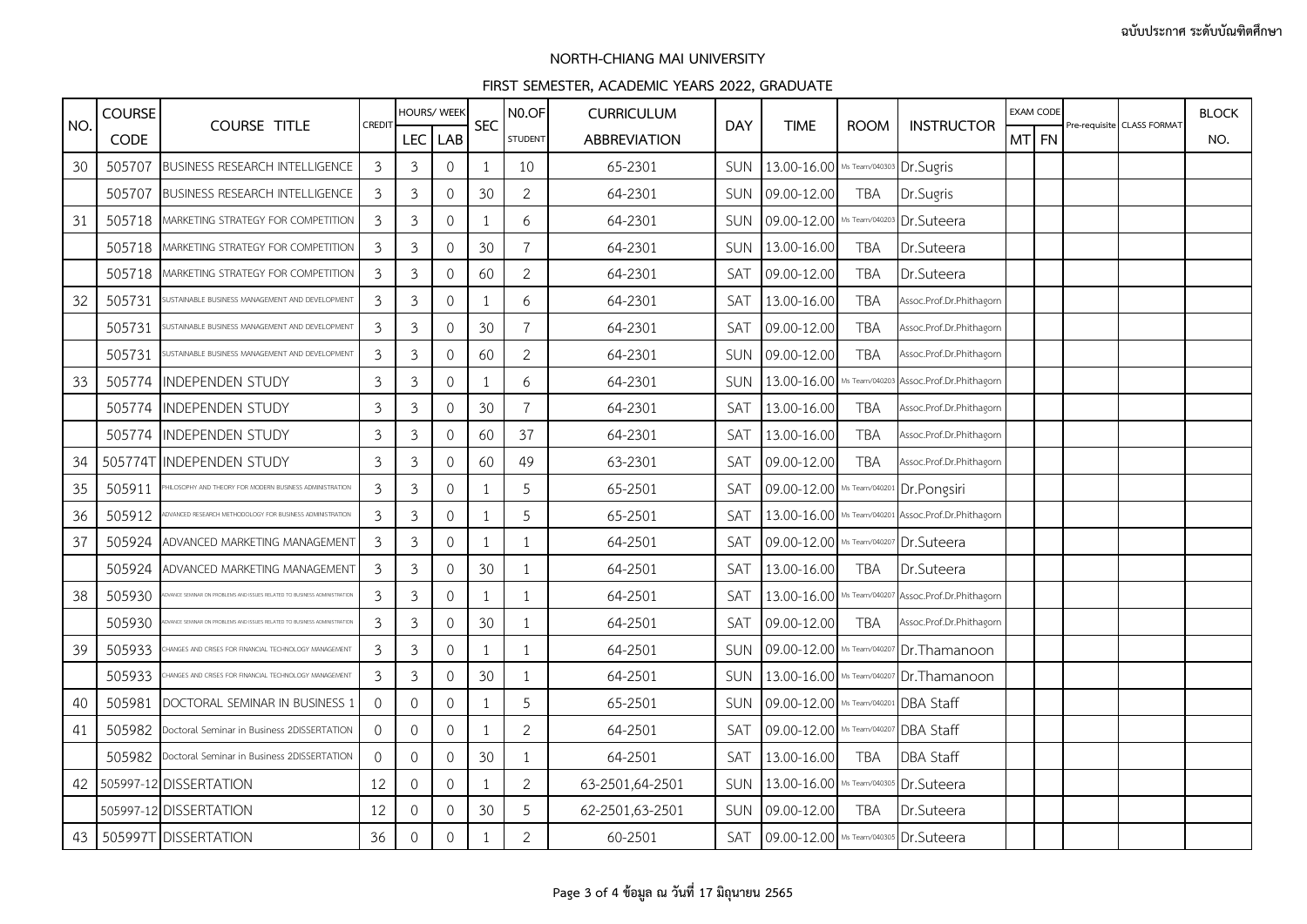| NO. | <b>COURSE</b> | <b>COURSE TITLE</b>                                                           | CREDIT         | <b>HOURS/ WEEK</b> |                | <b>SEC</b> | N <sub>0</sub> .OF | <b>CURRICULUM</b>   | <b>DAY</b> | <b>TIME</b>                   | <b>ROOM</b>   | <b>INSTRUCTOR</b>                              | <b>EXAM CODE</b> | Pre-requisite CLASS FORMAT | <b>BLOCK</b> |
|-----|---------------|-------------------------------------------------------------------------------|----------------|--------------------|----------------|------------|--------------------|---------------------|------------|-------------------------------|---------------|------------------------------------------------|------------------|----------------------------|--------------|
|     | <b>CODE</b>   |                                                                               |                | <b>LEC</b>         | LAB            |            | <b>STUDENT</b>     | <b>ABBREVIATION</b> |            |                               |               |                                                | MT FN            |                            | NO.          |
| 44  |               | 505999T DISSERTATION                                                          | 36             | $\Omega$           | $\Omega$       |            | 2                  | 58-5922             | SAT        | <b>TBA</b>                    | Ms Team/04020 | DBA Staff                                      |                  |                            |              |
| 45  | 602702        | EDUCATIONAL RESEARCH                                                          | $\Omega$       | $\mathbf{0}$       | $\mathbf 0$    | -60        | 45                 | 64-6301, 65-6301    | <b>TBA</b> | 08.00-17.00 080104 Dr. Wei Ge |               |                                                |                  | <b>Block Course</b>        |              |
| 46  | 602703        | BACKGROUND AND TRENDS OF EDUCATION                                            | $\Omega$       | $\mathbf 0$        | $\overline{0}$ | 60         | 45                 | 64-6301, 65-6301    | <b>TBA</b> |                               |               | 08.00-17.00 080104 Asst. Prof. Dr. Ziyue Wang  |                  | <b>Block Course</b>        |              |
| 47  | 602704        | Education Theories and Educational Innovation                                 | 3              | 3                  | $\Omega$       | 60         | 45                 | 64-6301, 65-6301    | <b>TBA</b> |                               |               | 08.00-17.00 080104 Dr. Weiwei Luo              |                  | <b>Block Course</b>        | 3            |
| 48  | 602705        | NTEGRATION OF DIGITAL TECHNOLOGIES FOR EDUCATION                              | 3              | 3                  | $\Omega$       | 60         | 45                 | 64-6301, 65-6301    | <b>TBA</b> | 08.00-17.00 080104            |               | Dr. Wong Su Lee                                |                  | <b>Block Course</b>        | 4            |
| 49  | 602706        | INOVATION IN TEACHING MODELS AND LEARNING ASSESSMENT                          | 3              | 3                  | $\Omega$       | 60         | 45                 | 64-6301, 65-6301    | <b>TBA</b> | 08.00-17.00 080104 Dr. Wei Ge |               |                                                |                  | <b>Block Course</b>        | 5            |
| 50  | 602710        | IUCATIONAL INNOVATION IN HUMANITIES AND SOCIAL SCIENCE COURSES                | 3              | 3                  | $\Omega$       | 60         | 45                 | 64-6301,65-6301     | <b>TBA</b> |                               |               | 08.00-17.00 080104 Asst.Prof.Dr.Ziyue Wang     |                  |                            |              |
| 51  | 602788        | <b>IINDEPENDENT STUDY</b>                                                     | 6              | $\mathbf{0}$       | $\Omega$       | 60         | 75                 | 64-6301             | <b>TBA</b> |                               |               | 08.00-17.00 080104 Asst.Prof.Dr.Ziyue Wang     |                  |                            |              |
| 52  |               | 602788T INDEPENDENT STUDY                                                     | 6              | $\mathbf 0$        | $\overline{0}$ | 60         | 60                 | 63-6301             | <b>TBA</b> |                               |               | 08.00-17.00 080104 Asst.Prof.Dr.Ziyue Wang     |                  |                            |              |
| 53  | 603903        | <b>ENGLISH FOR ACADEMIC PURPOSE</b>                                           | $\Omega$       | $\mathbf{0}$       | $\Omega$       | 60         | 10                 | 64-6501,65-6501     | TBA        |                               |               | 08.00-17.00 080102 Dr.Wu Yong                  |                  | <b>Block Course</b>        |              |
| 54  | 603905        | NOVATION SYNTHESIS AND MANAGEMENT FOR BUSINESS DEVELOPMENT                    | 3              | 3                  | $\overline{0}$ | 60         | 10                 | 64-6501,65-6501     | <b>TBA</b> |                               |               | 08.00-17.00 080102 Prof. Wei Qifeng            |                  | <b>Block Course</b>        | 2            |
| 55  | 603906        | AINAR ON CONTEMPORARY ISSUES IN INNOVATION MANAGEMENT FOR BUSINESS DEVELOPMEN | 3              | 3                  | $\overline{0}$ | 60         | 10                 | 64-6501,65-6501     | TBA        |                               |               | 08.00-17.00 080102 Asst. Prof. Dr. Hui Guo     |                  | <b>Block Course</b>        | 3            |
| 56  |               | 603977-12 DISSERTATION                                                        | 12             | $\Omega$           | $\Omega$       | 60         | 20                 | 63-6501,64-6501     | <b>TBA</b> | 08.00-17.00                   | Cisco         | Asst. Prof. Dr. Hui Guo                        |                  |                            |              |
| 57  | 604701        | RESEARCH METHODOLOGY                                                          | $\mathfrak{Z}$ | 3                  | $\mathbf{0}$   | 60         | 45                 | 64-6302,65-6302     | <b>TBA</b> |                               |               | 08.00-17.00 080103 Assoc. Prof Dr. Ling Qian   |                  | <b>Block Course</b>        |              |
| 58  | 604702        | RGANIZATIONAL BEHAVIOR AND HUMAN RESOURCE MANAGEMENT                          | 3              | 3                  | $\overline{0}$ | 60         | 45                 | 64-6302,65-6302     | <b>TBA</b> |                               |               | 08.00-17.00 080103 Dr.Hangyuan Guo             |                  | <b>Block Course</b>        |              |
| 59  |               | 604703 MARKETING MANAGEMENT                                                   | 3              | 3                  | $\Omega$       | 60         | 45                 | 64-6302,65-6302     | <b>TBA</b> |                               |               | 08.00-17.00 080103 Asst. Prof. Dr. Supathanish |                  | <b>Block Course</b>        |              |
| 60  | 604704        | MANAGERIAL ECONOMICS                                                          | 3              | 3                  | $\mathbf 0$    | 60         | 45                 | 64-6302,65-6302     | TBA        | 08.00-17.00                   |               | 080103 Dr. Qifeng Wei                          |                  | <b>Block Course</b>        |              |
| 61  |               | 604788 INDEPENDENT STUDY                                                      | $\mathfrak{Z}$ | 3                  | $\overline{0}$ | 60         | 65                 | 64-6302             | <b>TBA</b> |                               |               | 08.00-17.00 รัฐมนตรี Asst. Prof. Dr. Hui Guo   |                  |                            |              |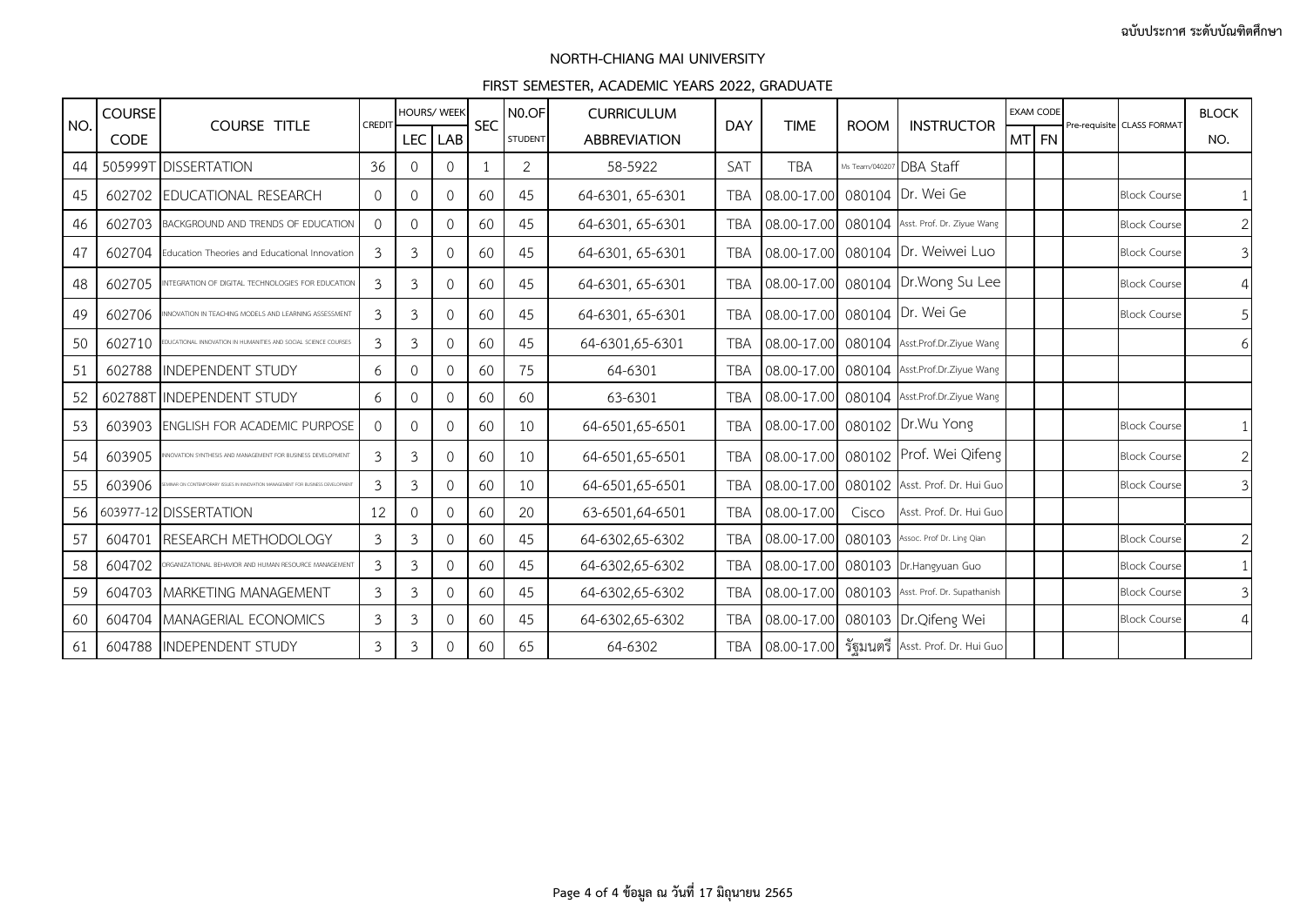| NO.            | <b>COURSE</b> |                                                           |          |                | <b>HOURS/ WEEK</b>  |                          | N <sub>0.OF</sub> | <b>CURRICULUM</b>                                                                 |            |                              |            |                                 | <b>EXAM CODE</b> |                            | <b>BLOCK</b>   |
|----------------|---------------|-----------------------------------------------------------|----------|----------------|---------------------|--------------------------|-------------------|-----------------------------------------------------------------------------------|------------|------------------------------|------------|---------------------------------|------------------|----------------------------|----------------|
|                | <b>CODE</b>   | <b>COURSE TITLE</b>                                       | CREDIT   | <b>LEC</b>     | LAB                 | <b>SEC</b>               | <b>STUDENT</b>    | <b>ABBREVIATION</b>                                                               | <b>DAY</b> | <b>TIME</b>                  |            | ROOM INSTRUCTOR                 | MT FN            | Pre-requisite CLASS FORMAT | NO.            |
| 1              | 000101        | EXIT EXAMINATION FOR BACHELOR DEGREE STUDENT              | $\Omega$ | $\circ$        | $\mathbf{0}$        | -1                       | 300               | ้ นักศึกษาที่คาดว่าจะสำหรับการศึกษา                                               | <b>TBA</b> | <b>TBA</b>                   | <b>TBA</b> | A.DR.SURACHAI                   |                  |                            |                |
| $\overline{2}$ | 011101        | STENING AND SPEAKING ENGLISH FOR DAILY-LIFE COMMUNICATION | 3        | $\mathfrak{Z}$ | $\mathsf{O}\xspace$ | -1                       | 52                | 5-3101,65-2102,65-2104,65-1101,65-1103,65-1102,65-1104,63-4101,64-4101,63-3101,65 | M          | 08.00-11.00                  |            | 040302 A.PORNPIMON              |                  |                            | 3,4            |
|                | 011101        | STENING AND SPEAKING ENGLISH FOR DAILY-LIFE COMMUNICATION | 3        | 3              | $\overline{0}$      | 21                       | 18                | 65-1104,65-1111                                                                   | <b>SAT</b> | <b>TBA</b>                   |            | 010304 A.PORNPIMON              |                  |                            | 4              |
|                | 011101        | STENING AND SPEAKING ENGLISH FOR DAILY-LIFE COMMUNICATION | 3        | 3              | $\mathbf 0$         | 55                       | 19                | 65-2105                                                                           | TBA        | 13.00-16.00                  |            | 040203 A.PORNPIMON              |                  |                            | $\mathbf{3}$   |
|                | 011101        | STENING AND SPEAKING ENGLISH FOR DAILY-LIFE COMMUNICATION | 3        | $\mathfrak{Z}$ | $\mathbf 0$         | 56                       | 23                | 65-2105                                                                           | <b>TBA</b> | 13.00-16.00                  |            | 040203 A.PORNPIMON              |                  |                            | $\mathfrak{Z}$ |
|                | 011101        | STENING AND SPEAKING ENGLISH FOR DAILY-LIFE COMMUNICATION | 3        | 3              | $\mathbf{0}$        | 60                       | 6                 | 63-1103,62-2104                                                                   | M          | 08.00-11.00                  | <b>TBA</b> | A.DHRUV                         |                  |                            |                |
| $\mathfrak{Z}$ | 011102        | READING AND WRITING ENGLISH FOR DAILY-LIFE COMMUNICATION  | 3        | $\mathfrak{Z}$ | 0                   | 60                       | 5                 | 63-1103                                                                           | F          | 08.00-11.00                  | <b>TBA</b> | A.DHRUV                         |                  |                            |                |
| 4              |               | 011103 ENGLISH FOR WORK                                   | 3        | 3              | $\mathbf{0}$        | -1                       | 25                | 64-2102,64-2104,64-1101,64-1102,64-1103,64-110                                    | <b>TH</b>  | 08.00-11.00                  | 040201     | A.NITAYA                        |                  |                            |                |
|                | 011103        | <b>ENGLISH FOR WORK</b>                                   | 3        | $\mathfrak{Z}$ | $\Omega$            | 55                       | 17                | 64-2105                                                                           | <b>TBA</b> | 13.00-16.00 030407           |            | A.NITAYA                        |                  |                            | $\mathbf{1}$   |
|                |               | 011103 ENGLISH FOR WORK                                   | 3        | 3              | $\mathbf 0$         | 56                       | 24                | 64-2105                                                                           | TBA        | 13.00-16.00 030407 A.NITAYA  |            |                                 |                  |                            | $\mathbf{1}$   |
| 5              | 011203        | <b>ENGLISH IN THE WORKPLACE</b>                           | 3        | 3              | 0                   | 55                       | 33                | 63-2105                                                                           | <b>TBA</b> | 13.00-16.00 030506 A.NITAYA  |            |                                 |                  |                            | $\overline{2}$ |
|                | 011203        | IENGLISH IN THE WORKPLACE                                 | 3        | 3              | $\mathbf{O}$        | 56                       | 37                | 63-2105/62-2102                                                                   | TBA        | 13.00-16.00 030506 A.NITAYA  |            |                                 |                  |                            | $\overline{2}$ |
| 6              |               | 012101 THAI FOR COMMUNICATION                             | 3        | 3              | $\overline{0}$      | -1                       | 44                | 64-1104,64-3101,63-4101,64-4101,64-2102,65-2102,62-2104                           | TU         | 08:00-11:00 040302 A.JARUNEE |            |                                 |                  |                            |                |
|                | 012101        | THAI FOR COMMUNICATION                                    | 3        | $\mathfrak{Z}$ | $\mathbf{O}$        | 30                       | 20                | 65-2102                                                                           | TU         | 14:00-17:00 040302 A.JARUNEE |            |                                 |                  |                            |                |
| $\overline{7}$ | 012102        | PRESENTATION AND REPORT WRITING                           | 3        | 3              | $\circ$             | 55                       | 33                | 63-2105                                                                           | TBA        | 13.00-16.00 030506 A.JARUNEE |            |                                 |                  |                            | 3              |
|                |               | 012102 PRESENTATION AND REPORT WRITING                    | 3        | 3              | $\mathbf{0}$        | 56                       | 36                | 63-2105                                                                           | TBA        | 13.00-16.00 030506 A.JARUNEE |            |                                 |                  |                            | 3              |
| 8              | 012203        | PUBLIC SPEAKING                                           | 3        | $\mathfrak{Z}$ | 0                   | 60                       | 10                | 64-6101,65-6101                                                                   | F          | 08:00-11:00                  | <b>TBA</b> | <b>INNO STAFF</b>               |                  |                            |                |
| 9              | 014103        | <b>CHINESE 1</b>                                          | 3        | 3              | $\mathbf{O}$        | -1                       | 10                | 65-2104                                                                           | TU         | 14.00-17.00 010311           |            | A.PRIYADA                       |                  |                            |                |
| 10             | 020101        | PSYCHOLOGY FOR LIFE AND WORK                              | 3        | $\mathfrak{Z}$ | $\mathbf 0$         | -1                       | 38                | 3-4101,64-4101,64-2104,65-2104,64-1101,64-1102,64-1103,64-1104,65-2               | M          | 14.00-17.00 040302 A.JARUNEE |            |                                 |                  |                            |                |
|                | 020101        | PSYCHOLOGY FOR LIFE AND WORK                              | 3        | $\mathfrak{Z}$ | $\mathbf{0}$        | 55                       | 17                | 64-2105                                                                           | TBA        | 13.00-16.00                  |            | 030407 ASST.SUCHADA             |                  |                            | $\overline{2}$ |
|                | 020101        | PSYCHOLOGY FOR LIFE AND WORK                              | 3        | 3              | $\mathbf{0}$        | 56                       | 24                | 64-2105                                                                           | TBA        |                              |            | 13.00-16.00 030407 ASST.SUCHADA |                  |                            | $\overline{2}$ |
|                | 020101        | <b>PSYCHOLOGY FOR LIFE AND WORK</b>                       | 3        | 3              | 0                   | 60                       | 10                | 64-6101,65-6101                                                                   | M          | 14:00-17:00                  | <b>TBA</b> | <b>INNO STAFF</b>               |                  |                            |                |
| 11             | 020102        | INTRODUCTION TO PHILOSOPHY                                | 3        | 3              | $\mathbf{O}$        | 60                       | 10                | 65-6101                                                                           | W          | 08.00-11.00                  | <b>TBA</b> | <b>INNO STAFF</b>               |                  |                            |                |
| 12             | 020109        | PHYSICAL EDUCATION FOR QUALITY OF LIFE                    | 3        | 3              | $\mathbf{O}$        | $\overline{\phantom{a}}$ | 30                | 65-3101,64-2104                                                                   | W          | 08.00-11.00                  | 040201     | A.PRAKOBCHAI                    |                  |                            |                |
| 13             |               | 030102 MAN AND SOCIETY                                    | 3        | 3              | $\circ$             | 30                       | 20                | 65-2102                                                                           | M          | 14.00-17.00                  | <b>TBA</b> | A.DR.PHATARAPHON                |                  |                            |                |
|                |               | 030102 MAN AND SOCIETY                                    | 3        | $\mathfrak{Z}$ | $\mathsf{O}\xspace$ | 60                       | 10                | 65-6101                                                                           | TH.        | 08.00-11.00                  | <b>TBA</b> | <b>INNO STAFF</b>               |                  |                            |                |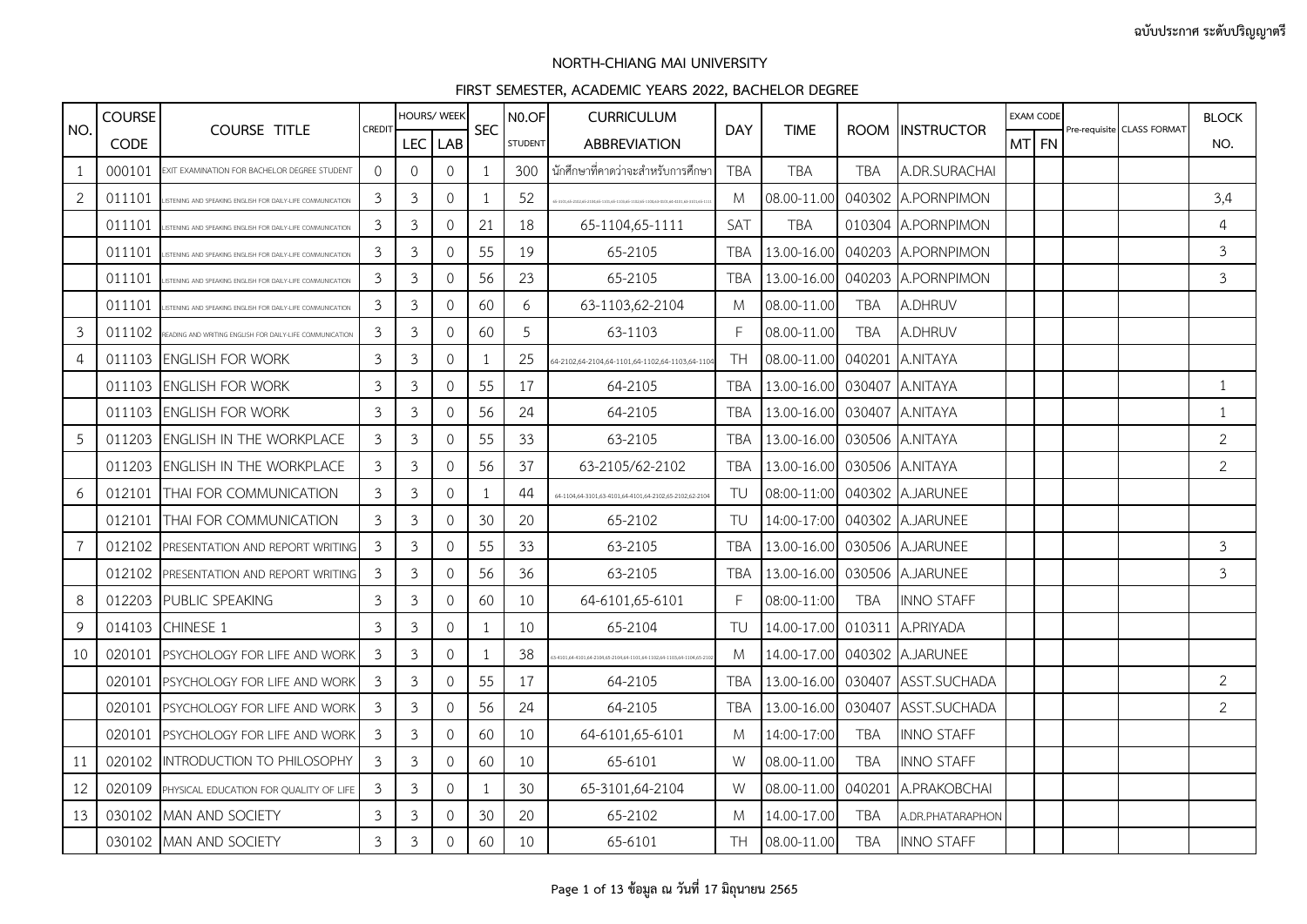|     | <b>COURSE</b> |                                                         |                |                | HOURS/ WEEK         |                | N <sub>0.OF</sub> | <b>CURRICULUM</b>                                                       |              |             |                  |                               |        | <b>EXAM CODE</b> |                            | <b>BLOCK</b> |
|-----|---------------|---------------------------------------------------------|----------------|----------------|---------------------|----------------|-------------------|-------------------------------------------------------------------------|--------------|-------------|------------------|-------------------------------|--------|------------------|----------------------------|--------------|
| NO. | <b>CODE</b>   | <b>COURSE TITLE</b>                                     | CREDIT         | <b>LEC</b>     | LAB                 | <b>SEC</b>     | <b>STUDENT</b>    | ABBREVIATION                                                            | <b>DAY</b>   | <b>TIME</b> |                  | ROOM IINSTRUCTOR              | MTI FN |                  | Pre-requisite CLASS FORMAT | NO.          |
| 14  | 030103        | THAI SOCIETY AND CULTURE                                | $\mathfrak{Z}$ | 3              | $\mathbf{0}$        | -1             | 28                | 63-4101,64-4101,65-1101,65-1103,64-1103,65-2102,65-2104                 | W            | 08.00-11.00 |                  | 010311 A.NEERANATH            |        |                  |                            |              |
|     |               | 030103 THAI SOCIETY AND CULTURE                         | 3              | 3              | $\mathbf{O}$        | 30             | 20                | 65-2102                                                                 | W            | 08.00-11.00 | <b>TBA</b>       | A.DR.PHATARAPHON              |        |                  |                            |              |
|     | 030103        | THAI SOCIETY AND CULTURE                                | 3              | $\mathfrak{Z}$ | $\mathsf{O}\xspace$ | 55             | 19                | 65-2105                                                                 | <b>TBA</b>   | 13.00-16.00 |                  | 040203 A.NEERANATH            |        |                  |                            | $\mathbf{1}$ |
|     | 030103        | <b>THAI SOCIETY AND CULTURE</b>                         | 3              | $\mathfrak{Z}$ | $\mathbf{O}$        | 56             | 23                | 65-2105                                                                 | <b>TBA</b>   | 13.00-16.00 |                  | 040203 A.NEERANATH            |        |                  |                            | 1            |
| 15  | 030107        | SPORT MANAGEMENT                                        | 3              | $\mathfrak{Z}$ | $\mathsf{O}\xspace$ | -1             | 25                | 65-3101,64-1102,63-1104                                                 | TU           | 08.00-11.00 |                  | 040201 A.PRAKOBCHAI           |        |                  |                            |              |
| 16  | 040101        | SCIENCE FOR LIFE                                        | 3              | 3              | $\mathbf{O}$        | -1             | 28                | 63-4101,64-4101,64-2102,65-2102                                         | TU           | 14.00-17.00 | 040201           | A.PRAKOBCHAI                  |        |                  |                            |              |
| 17  | 040107        | <b>GENERAL MATHEMATICS</b>                              | 3              | 3              | $\mathbf{O}$        | 60             | 10                | 64-6101,65-6101                                                         | <b>TH</b>    | 14.00-17.00 | <b>TBA</b>       | <b>INNO STAFF</b>             |        |                  |                            |              |
| 18  | 040108        | INTRODUCTION TO INFORMATION TECHNOLOGY                  | 3              | $\mathfrak{Z}$ | $\mathsf{O}\xspace$ | -1             | 10                | 63-4101,64-4101                                                         | TU           | 08.00-11.00 | <b>TBA</b>       | A.RATTANAN                    |        |                  |                            |              |
| 19  | 040109        | USAGE OF PACKAGE PROGRAM                                | 3              | 3              | $\mathbf{0}$        | -1             | 30                | 65-3101,65-1101,63-4101,64-4101                                         | <b>TH</b>    | 08:00-11:00 | Lab2             | A.RATTANAN                    |        |                  |                            |              |
| 20  | 100101        | <b>BASICS OF ENGINEERING CAREERS</b>                    | $\mathbf{1}$   | 1              | 0                   | -1             | 30                | 65-1101,65-1102,65-1103,65-1104                                         | TU           | 11.00-12.30 |                  | 040303 A.SUPALUCK             |        |                  |                            |              |
| 21  | 100102        | ASIC OF SCIENCES FOR ENGINEERING AND TECHNOLOGY STUDIES | $\Omega$       | $\mathsf{O}$   | 0                   | $\overline{1}$ | 50                | 65-1101.65-1102.65-1103.65-1104.65-1111.63-1104.62-1104.64-1104.62-110  | $\mathsf{F}$ | 18.30-20.00 |                  | 030406 A.DR.WARIT             |        |                  |                            |              |
|     | 100102        | ASIC OF SCIENCES FOR ENGINEERING AND TECHNOLOGY STUDIES | $\Omega$       | $\Omega$       | $\mathbf{0}$        | 21             | 50                | 63-1101,63-1104,64-1101, 63-1102,64-1104,65-1101,65-1102,65-1103,65-110 | <b>TH</b>    | 18.30-20.00 |                  | 030406 A.DR.WARIT             |        |                  |                            | 3,4          |
| 22  | 100111        | <b>ENGINEERING MATHEMATICS 1</b>                        | 3              | 3              | 0                   | -1             | 30                | 65-1101,65-1102,65-1103,65-1104                                         | TU           | 8.00-11.00  |                  | 040303 A.RONNACHAI/A.SUPALUCK |        |                  |                            |              |
|     | 100111        | <b>ENGINEERING MATHEMATICS 1</b>                        | 3              | $\mathfrak{Z}$ | $\mathbf{O}$        | 21             | 30                | 65-1101, 65-1103, 65-1104                                               | <b>TBA</b>   | <b>TBA</b>  |                  | 040505 A.RONNACHAI            |        |                  |                            | 1,2          |
| 23  | 100113        | <b>ENGINEERING STATISTICS</b>                           | 3              | 3              | 0                   | -1             | 30                | 64-1101.63-1104                                                         | TU/TF        | 14.00-15.30 |                  | 040303 A.DR.SURACHAI          |        |                  |                            |              |
|     |               | 100113 ENGINEERING STATISTICS                           | $\mathfrak{Z}$ | $\mathfrak{Z}$ | 0                   | 21             | 30                | 64-1101, 64-1104                                                        | <b>TBA</b>   | <b>TBA</b>  |                  | 040306 A.DR.SURACHAI          |        |                  |                            | 3,4          |
| 24  |               | 100114 ENGINEERING COMPUTER MATHEMATICS                 | 3              | $\mathfrak{Z}$ | $\mathbf{O}$        | 60             | 1                 | 65-1103                                                                 | E            | 09.30-12.30 | <b>TBA</b>       | A.BOONYACHOTE                 |        |                  | <b>ONLINE</b>              |              |
| 25  | 100121        | <b>GENERAL PHYSICS 1</b>                                | $\mathfrak{Z}$ | 3              | $\mathsf{O}\xspace$ | -1             | 30                | 65-1101,65-1102,65-1103,65-1104                                         | F            | 8.00-11.00  |                  | 040303 A.RONNACHAI            |        |                  |                            |              |
|     | 100121        | <b>GENERAL PHYSICS 1</b>                                | 3              | 3              | 0                   | 21             | 30                | 65-1101, 65-1103, 65-1104                                               | <b>TBA</b>   | <b>TBA</b>  |                  | 040505 A.RONNACHAI            |        |                  |                            | 3,4          |
| 26  | 100122        | PHYSICS LABORATORY 1                                    | 1              | $\mathbf{0}$   | 3                   | $\overline{1}$ | 30                | 65-1101,65-1102,65-1103,65-1104                                         | $\mathsf{F}$ | 11.00-14.00 | 030511           | A.KORNYUT/A.RONNACHAI         |        |                  |                            |              |
|     |               | 100122 PHYSICS LABORATORY 1                             | -1             | $\mathbf{O}$   | $\mathfrak{Z}$      | 21             | 30                | 65-1101, 65-1103, 65-1104                                               | <b>TBA</b>   | <b>TBA</b>  | 030511           | A.KORNYUT/A.RONNACHAI         |        |                  |                            | 3.4          |
| 27  | 100131        | <b>GENERAL CHEMISTRY</b>                                | 3              | 3              | 0                   | $\overline{1}$ | 30                | 65-1101,65-1102,65-1104                                                 | W            | 8.00-11.00  |                  | 040303 A.DR.SUPAKORN          |        |                  |                            |              |
|     | 100131        | <b>GENERAL CHEMISTRY</b>                                | 3              | $\mathfrak{Z}$ | 0                   | 21             | 30                | 64-1102, 65-1101, 65-1103, 65-1104                                      | <b>TBA</b>   | <b>TBA</b>  |                  | 040505 A.DR.SUPAKORN          |        |                  |                            | 3,4          |
| 28  | 100132        | <b>GENERAL CHEMISTRY LABORATORY</b>                     |                | $\circ$        | $\mathfrak{Z}$      |                | 30                | 65-1102,65-1104                                                         | <b>TH</b>    | 14.00-17.00 | 030509           | A.DR.SUPAKORN/A.CHARINRAT     |        |                  |                            |              |
|     |               | 100132 GENERAL CHEMISTRY LABORATORY                     |                | $\circ$        | 3                   | 21             | 30                | 64-1102, 65-1101, 65-1103, 65-1104                                      | <b>TBA</b>   | <b>TBA</b>  | 030509           | A.DR.SUPAKORN/A.CHARINRAT     |        |                  |                            | 3,4          |
| 29  |               | 100152 PROGRAMMING LANGUAGE                             | $\mathfrak{Z}$ | $\mathfrak{Z}$ | $\mathsf{O}\xspace$ | $\mathbf{1}$   | 5                 | 65-1103                                                                 | TU           | 13.00-16.00 | LAB <sub>2</sub> | A.DANUPHON                    |        |                  |                            |              |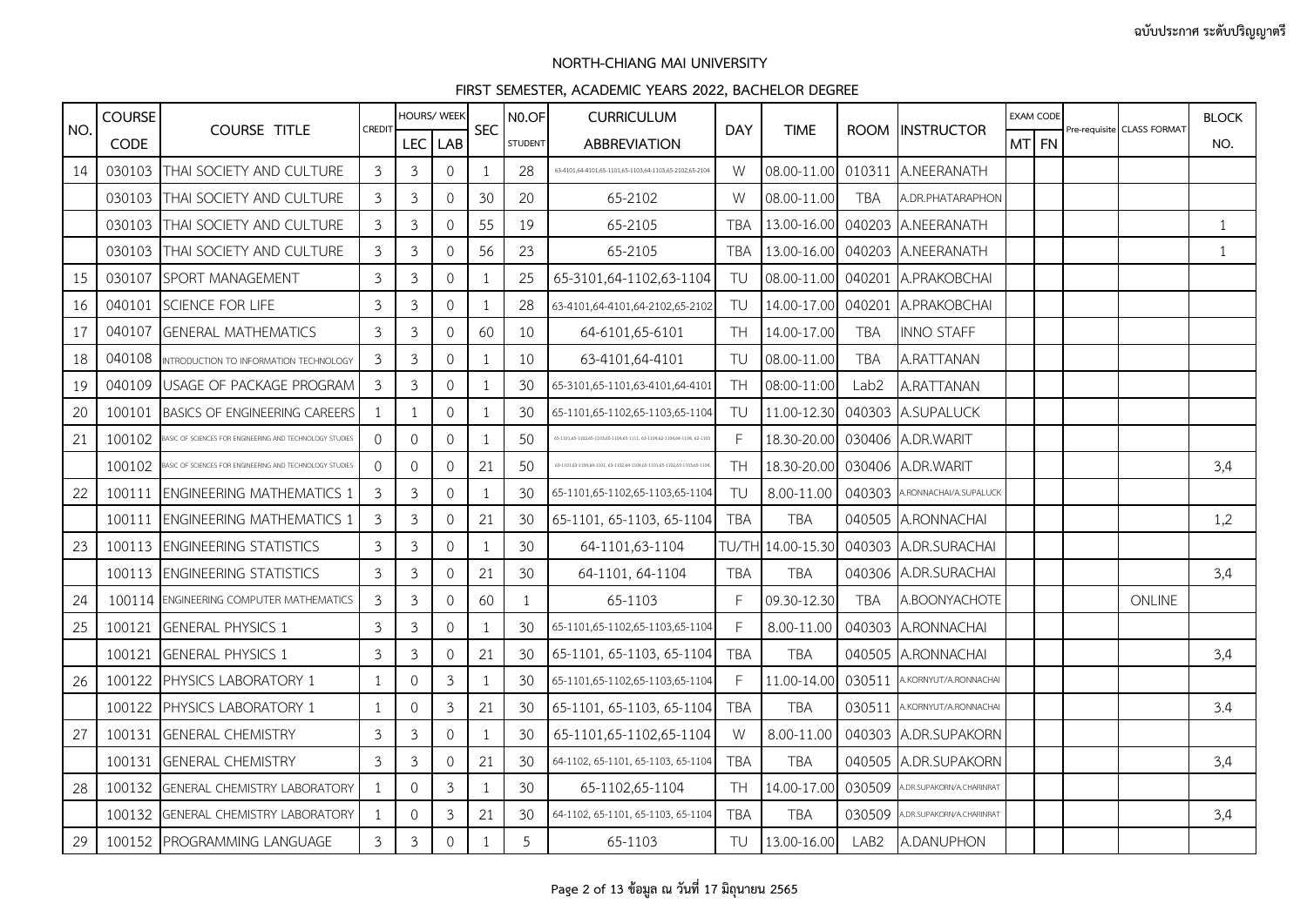|     | <b>COURSE</b> |                                                 |                |                | <b>HOURS/ WEEK</b>  |                | NO.OF          | <b>CURRICULUM</b>                         |            |             |            |                                                  |       | <b>EXAM CODE</b> |        |                            | <b>BLOCK</b> |
|-----|---------------|-------------------------------------------------|----------------|----------------|---------------------|----------------|----------------|-------------------------------------------|------------|-------------|------------|--------------------------------------------------|-------|------------------|--------|----------------------------|--------------|
| NO. | <b>CODE</b>   | <b>COURSE TITLE</b>                             | CREDIT         | <b>LEC</b>     | <b>LAB</b>          | <b>SEC</b>     | <b>STUDENT</b> | <b>ABBREVIATION</b>                       | <b>DAY</b> | <b>TIME</b> |            | ROOM INSTRUCTOR                                  | MT FN |                  |        | Pre-requisite CLASS FORMAT | NO.          |
|     |               | 100152 PROGRAMMING LANGUAGE                     | $\overline{3}$ | $\mathfrak{Z}$ | $\mathbf 0$         | 21             | 1              | 65-1103                                   | <b>TBA</b> | <b>TBA</b>  | <b>TBA</b> | A.DANUPHON                                       |       |                  |        |                            | 1,2          |
| 30  | 100160        | <b>ENGINEERING DRAWING</b>                      | 3              | $\overline{2}$ | 3                   | $\overline{1}$ | 30             | 65-1102,65-1104                           | M          | 12.00-17.00 | 030411     | A.PHEEMMAPHAT/A.SAICHON                          |       |                  |        |                            |              |
|     | 100160        | <b>ENGINEERING DRAWING</b>                      | $\mathfrak{Z}$ | $\overline{2}$ | $\mathfrak{Z}$      | 21             | 30             | 65-1101, 65-1104                          | <b>TBA</b> | <b>TBA</b>  | 040402     | A.PHEEMMAPHAT/A.SAICHON                          |       |                  |        |                            | 1,2          |
| 31  | 100211        | <b>ENGINEERING MATHEMATICS 3</b>                | 3              | $\mathfrak{Z}$ | $\mathbf 0$         | $\mathbf{1}$   | 20             | 64-1101,641102,64-1103,64-1104            | M          | 8.00-11.00  |            | 040303 ASST.PROF.DR.RATI                         |       |                  | 100112 |                            |              |
|     | 100211        | <b>ENGINEERING MATHEMATICS 3</b>                | 3              | $\mathfrak{Z}$ | $\mathbf 0$         | 21             | 30             | 64-1101, 64-1102, 64-1104                 | <b>TBA</b> | <b>TBA</b>  |            | 040306 ASST.PROF.DR.RATI                         |       |                  | 100112 |                            | 1,2          |
| 32  | 100213        | <b>MANUFACTURING PROCESS</b>                    | 3              | $\mathfrak{Z}$ | $\mathbf{0}$        | -1             | 20             | 64-1102,64-1104                           | TU         | 11.00-14.00 |            | 040306 A.SAMCHAI                                 |       |                  |        |                            |              |
|     |               | 100213 MANUFACTURING PROCESS                    | 3              | $\mathfrak{Z}$ | $\mathbf 0$         | 21             | 20             | 65-1104                                   | <b>TBA</b> | <b>TBA</b>  |            | 040306 A.SAMCHAI                                 |       |                  |        |                            | 1,2          |
| 33  | 100240        | FUNDAMENTAL OF ELECTRICAL ENGINEERING           | $\mathfrak{Z}$ | $\mathfrak{Z}$ | $\mathsf{O}\xspace$ | $\overline{1}$ | 10             | 64-1102,64-1104                           | M          | 11.00-14.00 |            | 040303 ASST.PROF.DR.RATI                         |       |                  | 100123 |                            |              |
|     | 100240        | FUNDAMENTAL OF ELECTRICAL ENGINEERING           | 3              | $\mathfrak{Z}$ | $\mathbf{0}$        | 21             | 20             | 64-1102, 64-1104                          | <b>TBA</b> | <b>TBA</b>  |            | 040306 ASST.PROF.DR.RATI                         |       |                  | 100123 |                            | 1,2          |
| 34  | 100241        | UNDAMENTAL OF ELECTRICAL ENGINEERING LABORATORY |                | $\Omega$       | $\mathfrak{Z}$      | 1              | 10             | 64-1102,64-1104                           | <b>TH</b>  | 14.00-17.00 |            | lab EE A.NITIPAT                                 |       |                  |        |                            |              |
|     | 100241        | UNDAMENTAL OF ELECTRICAL ENGINEERING LABORATORY |                | $\mathbf 0$    | $\mathfrak{Z}$      | 21             | 20             | 64-1102, 64-1104                          | <b>TBA</b> | <b>TBA</b>  |            | lab EE A.NITIPAT                                 |       |                  |        |                            | 1,2          |
| 35  | 100261        | <b>ENGINEERING MECHANICS</b>                    | 3              | $\mathfrak{Z}$ | $\mathbf{0}$        | $\overline{1}$ | 20             | 64-1101,64-1102                           | TU         | 08.00-11.00 |            | 040306 A.SITTHICHAI                              |       |                  | 100121 |                            |              |
|     | 100261        | <b>ENGINEERING MECHANICS</b>                    | $\mathfrak{Z}$ | $\mathfrak{Z}$ | $\mathsf{O}\xspace$ | 21             | 30             | 64-1101, 64-1102                          | <b>TBA</b> | <b>TBA</b>  |            | 040505 A.SITTHICHAI                              |       |                  | 100121 |                            | 3,4          |
| 36  | 100360        | MECHANICAL ENGINEERING LABORATORY               |                | $\mathbf 0$    | $\mathfrak{Z}$      | 21             | 10             | 61-1102, 64-1102                          | <b>TBA</b> | <b>TBA</b>  | Shop ME    | <b>\.SITTHICHAI/A.NARUBET/A.SAICHON</b>          |       |                  | 100260 |                            | 3,4          |
| 37  | 100401        | ENGLISH FOR ENGINEERING AND TECHNOLOGY FIELDS   | $\Omega$       | $\Omega$       | $\Omega$            | $\overline{1}$ | 40             | 62-1101,62-1103,62-1104, 64-1104, 64-1103 | <b>TH</b>  | 18.00-19.30 | online     | A.BOONYACHOTE                                    |       |                  |        | Online                     |              |
| 38  | 100402        | ENGINEERING AND TECHNOLOGY MANAGEMENT           | 3              | $\mathfrak{Z}$ | $\mathsf{O}\xspace$ | $\mathbf{1}$   | 20             | 62-1103,                                  | <b>TH</b>  | 11.00-14.00 |            | 040303 A.BUTREE                                  |       |                  |        |                            |              |
|     | 100402        | ENGINEERING AND TECHNOLOGY MANAGEMENT           | 3              | $\mathfrak{Z}$ | $\mathbf 0$         | 21             | 20             | 63-1101, 64-1102                          | <b>TBA</b> | <b>TBA</b>  |            | 040402 A.BUTREE                                  |       |                  |        |                            | 3,4          |
| 39  |               | 101211 ELECTRIC CIRCUIT ANALYSIS 1              | 3              | $\mathfrak{Z}$ | $\mathbf{0}$        | $\overline{1}$ | 20             | 65-1101,64-1101                           | W/TH       | 08.00-09.30 |            | 030406 A.DR.WARIT                                |       |                  |        |                            |              |
|     |               | 101211 ELECTRIC CIRCUIT ANALYSIS 1              | $\mathfrak{Z}$ | $\mathfrak{Z}$ | 0                   | 21             | 20             | 65-1101.                                  | <b>SUN</b> | <b>TBA</b>  |            | 010411 A.DR.WARIT                                |       |                  |        |                            | 3,4          |
| 40  |               | 101212 DIGITAL CIRCUITS DESIGN                  | 3              | $\mathfrak{Z}$ | $\mathbf 0$         | $\mathbf{1}$   | 20             | 65-1101,64-1101                           | <b>TH</b>  | 11.00-14.00 |            | Digital Lab. A.PICHED T./A.ATCHARAWAN            |       |                  |        |                            |              |
|     |               | 101212 DIGITAL CIRCUITS DESIGN                  | 3              | $\mathfrak{Z}$ | $\mathbf{0}$        | 21             | 30             | 65-1101                                   | SAT        | <b>TBA</b>  |            | Digital Lab. A.PICHED T./A.ATCHARAWAN            |       |                  |        |                            | 3,4          |
| 41  |               | 101215 ELECTRICAL MACHINES                      | 3              | 3              | $\mathbf{0}$        | $\mathbf{1}$   | 20             | 64-1101,63-1101                           | W          | 08.00-11.00 |            | 030408 A.NITIPAT                                 |       |                  | 101211 |                            |              |
|     |               | 101215 ELECTRICAL MACHINES                      | $\overline{3}$ | $\mathfrak{Z}$ | $\Omega$            | 21             | 20             | 64-1101                                   | SUN        | <b>TBA</b>  |            | 010411 A.NITIPAT                                 |       |                  | 101211 |                            | 3,4          |
| 42  |               | 101218 DIGITAL CIRCUITS LABORATORY              |                | $\Omega$       | $\mathfrak{Z}$      | -1             | 20             | 65-1101,64-1101                           | TH.        |             |            | 14.00-17.00 Digital Lab. A.PICHED T.A.ATCHARAWAN |       |                  |        |                            |              |
|     |               | 101218 DIGITAL CIRCUITS LABORATORY              |                | 0              | $\mathfrak{Z}$      | 21             | 30             | 65-1101                                   | SAT        | <b>TBA</b>  |            | Digital Lab. A.PICHED T.A.ATCHARAWAN             |       |                  |        |                            | 3,4          |
| 43  |               | 101311 ELECTRICAL MEASUREMENTS AND INSTRUMENTS  | $\mathfrak{Z}$ | $\mathfrak{Z}$ | $\mathbf 0$         | $\mathbf{1}$   | 20             | 64-1101                                   | F.         |             |            | 08.00-11.00 030406 A.DR.WARIT                    |       |                  | 101211 |                            | 1,2          |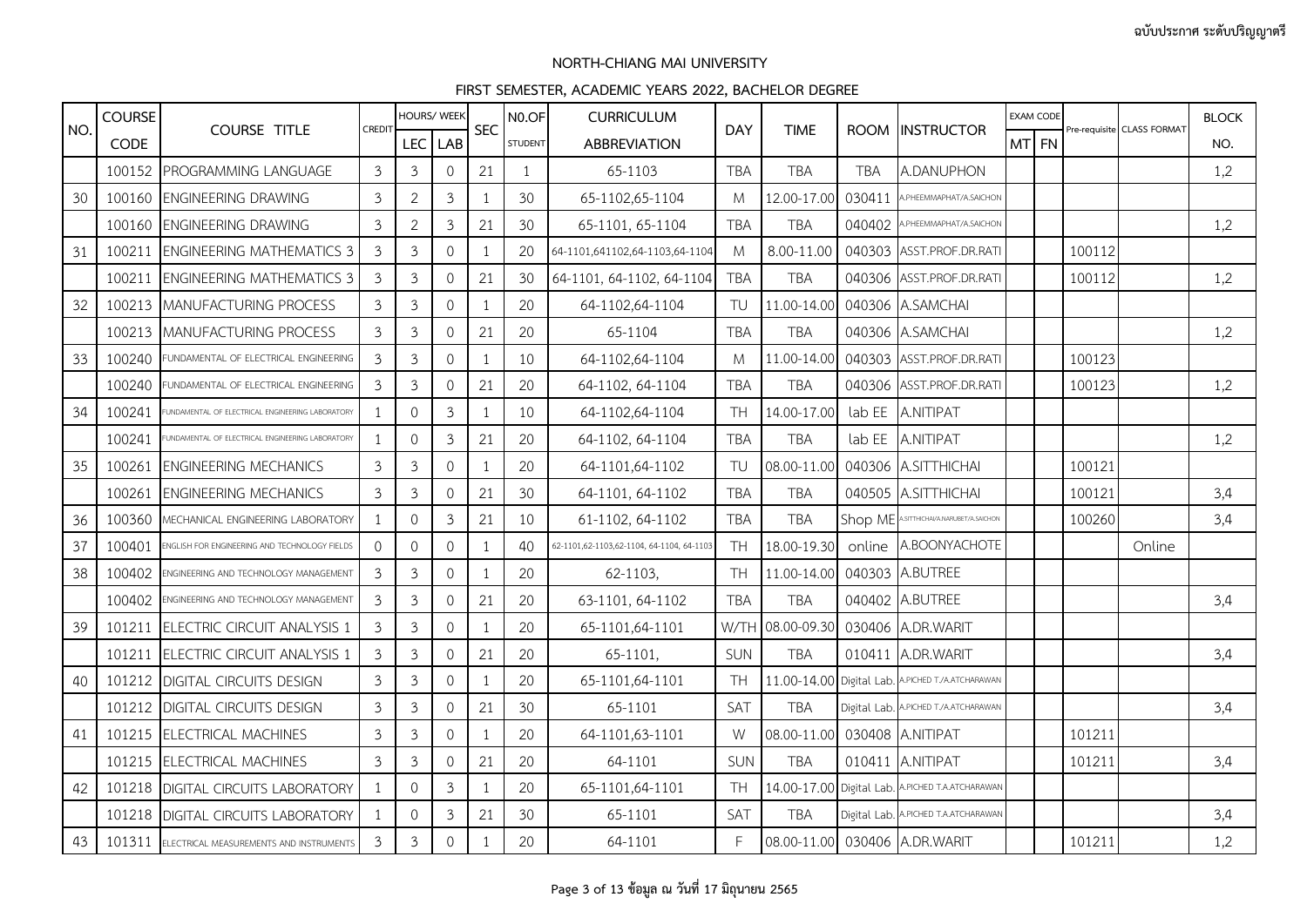|     | <b>COURSE</b> |                                                  |                | HOURS/ WEEK      |                |            | N <sub>0.OF</sub> | <b>CURRICULUM</b>   |            |             |                  |                                      |       | <b>EXAM CODE</b> |               |                            | <b>BLOCK</b> |
|-----|---------------|--------------------------------------------------|----------------|------------------|----------------|------------|-------------------|---------------------|------------|-------------|------------------|--------------------------------------|-------|------------------|---------------|----------------------------|--------------|
| NO. | <b>CODE</b>   | <b>COURSE TITLE</b>                              | CREDIT         | LEC <sup> </sup> | <b>LAB</b>     | <b>SEC</b> | <b>STUDENT</b>    | <b>ABBREVIATION</b> | <b>DAY</b> | <b>TIME</b> | <b>ROOM</b>      | <b>INSTRUCTOR</b>                    | MT FN |                  |               | Pre-requisite CLASS FORMAT | NO.          |
|     | 101311        | ELECTRICAL MEASUREMENTS AND INSTRUMENTS          | 3              | 3                | $\mathbf{0}$   | 21         | 20                | 64-1101             | SUN        | <b>TBA</b>  | 010411           | A.DR.WARIT                           |       |                  | 101211        |                            | 1,2          |
| 44  | 101312        | ELECTRICAL MACHINES LABORATORY                   |                | 0                | $\mathfrak{Z}$ | 1          | 20                | 64-1101,63-1101     | F          | 14.00-17.00 | EE Lab.          | A.NITIPAT                            |       |                  |               |                            |              |
|     | 101312        | ELECTRICAL MACHINES LABORATORY                   | -1             | 0                | $\mathfrak{Z}$ | 21         | 20                | 64-1101             | <b>SUN</b> | 14.00-17.00 | EE Lab.          | A.NITIPAT                            |       |                  |               |                            | 1,2          |
| 45  | 101315        | <b>ENGINEERING ELECTRONICS</b>                   | 3              | $\mathfrak{Z}$   | $\mathbf 0$    | 21         | 20                | 64-1101             | SAT        | <b>TBA</b>  |                  | 010411 A.ISARAVUTH                   |       |                  | 101211        |                            | 3,4          |
| 46  | 101317        | ELECTRICAL SYSTEM DESIGN                         | 3              | $\mathfrak{Z}$   | $\mathbf 0$    | 1          | 20                | 63-1101             | M          |             |                  | 08.00-11.00 Digital Lab. A.PICHED T. |       |                  | 101213        |                            |              |
|     | 101317        | ELECTRICAL SYSTEM DESIGN                         | 3              | $\mathfrak{Z}$   | $\mathbf{0}$   | 21         | 20                | 63-1101             | SUN        | <b>TBA</b>  | 010411           | A.PICHED T.                          |       |                  | 101213        |                            | 1,2          |
| 47  |               | 101318 ELECTRIC POWER SYSTEM ANALYSIS            | 3              | $\mathfrak{Z}$   | $\mathbf 0$    | 1          | 20                | 63-1101             | M          | 11.00-14.00 |                  | 030406 A.BANTOON                     |       |                  | 101213/101313 |                            |              |
| 48  | 101319        | PRINCIPLES OF COMMUNICATIONS                     | 3              | 3                | $\mathbf{0}$   | 21         | 20                | 64-1101             | SAT        | <b>TBA</b>  | 010411           | ASST.PROF.DR.RATI                    |       |                  | 101213        |                            | 1,2          |
| 49  | 101320        | ELECTRIC POWER PLANT AND SUBSTATION              | 3              | $\mathfrak{Z}$   | $\Omega$       | 21         | 20                | 63-1101             | SUN        | <b>TBA</b>  | 010304           | A.BANTOON                            |       |                  | 101215        |                            | 1,2          |
| 50  | 101423        | <b>ELECTRICAL POWER LABORATORY</b>               | $\mathbf 1$    | $\mathsf{O}$     | $\mathfrak{Z}$ | 21         | 20                | 63-1101             | SUN        | <b>TBA</b>  | EE Lab.          | A.NITIPAT                            |       |                  | 101313        |                            | 1,2          |
| 51  | 101426        | ILLUMINATION ENGINEERING                         | 3              | 3                | $\mathbf{0}$   | 21         | 20                | 63-1101             | SUN        | <b>TBA</b>  | 010304           | A.BANTOON                            |       |                  | 101311        |                            | 1,2          |
| 52  | 101432        | SOLAR CELLS AND APPLICATIONS                     | 3              | $\mathfrak{Z}$   | $\mathbf 0$    | 21         | 20                | 63-1101             | SAT        | <b>TBA</b>  | 010304           | A.ISARAVUTH                          |       |                  |               |                            | 3,4          |
| 53  | 101435        | ELECTRICAL ENGINEERING SAFETY                    | 3              | 3                | $\mathbf{0}$   | 1          | 20                | 63-1101             | <b>TH</b>  | 08.00-11.00 |                  | 030408 A.NITIPAT                     |       |                  |               |                            |              |
| 54  | 101489        | CO-OPERATIVE EDUCATION IN ELECTRICAL ENGINEERING | 6              | $\mathbf{0}$     | 40             | 21         | 10                | 63-1101             | <b>TBA</b> | <b>TBA</b>  | <b>TBA</b>       | A.DR.WARIT/A.BANTOON                 |       |                  |               |                            | 3,4          |
| 55  | 101498        | ELECTRICAL ENGINEERING PROJECT SURVEY            | $\overline{1}$ | $\mathbf{0}$     | $\mathfrak{Z}$ | 1          | 20                | 63-1101             | F          | 11.00-12.30 | 030408           | ASST.PROF.DR.RATI                    |       |                  |               |                            |              |
| 56  |               | 61-101499 ELECTRICAL ENGINEERING PROJECT         | 2              | $\mathbf{0}$     | 6              | 21         | 20                | 63-1101             | SAT        | <b>TBA</b>  |                  | 010304 A.DR.WARIT                    |       |                  | 101498        |                            | 3,4          |
| 57  |               | 61-102212 MANUFACTURING PROCESS LABORATORY       | 1              | $\mathbf{0}$     | $\mathfrak{Z}$ | 1          | 20                | 64-1102             | W          | 08.00-11.00 |                  | shop IE A.PHEEMMAPHAT                |       |                  |               |                            |              |
| 58  | 102241        | <b>ENGINEERING ECONOMY</b>                       | 3              | 3                | $\mathbf{0}$   | 21         | 20                | 64-1102             | <b>TBA</b> | <b>TBA</b>  | shop IE          | A.DR.SURACHAI                        |       |                  |               |                            | 3,4          |
| 59  |               | 102321 INDUSTRIAL WORK STUDY                     | 3              | $\mathfrak{Z}$   | $\mathbf 0$    | 21         | 20                | 64-1102             | <b>TBA</b> | <b>TBA</b>  |                  | shop IE A.BUTREE                     |       |                  |               |                            | 1,2          |
| 60  |               | 61-102489 CO-OPERATIVE EDUCATION                 | 6              | $\mathbf{0}$     | 36             | 21         | 20                | 64-1102             | <b>TBA</b> | <b>TBA</b>  |                  | shop IE A.SUPALUCK                   |       |                  |               |                            | 3,4          |
| 61  | 102498        | INDUSTRIAL ENGINEERING PROJECT SURVEY            | $\overline{1}$ | $\mathbf{0}$     | $\mathfrak{Z}$ | 21         | 20                | 64-1102             | <b>TBA</b> | <b>TBA</b>  | shop IE          | A.SUPALUCK                           |       |                  | 100213        |                            | 3,4          |
| 62  |               | 103102 OBJECT ORIENTED PROGRAMMING               | 3              | $\overline{2}$   | $\mathfrak{Z}$ | 60         | $\mathbf{1}$      | 65-1103             | M          | 08.00-13.00 | <b>TBA</b>       | A.SATIANPONG                         |       |                  | 100152        | ONLINE                     |              |
| 63  |               | 61-103201 DIGITAL CIRCUITS                       | 3              | 3                | $\mathbf{0}$   | 1          | $\overline{2}$    | 64-1103             | F          | 08.00-11.00 | LAB <sub>2</sub> | A.WUTICHAI                           |       |                  |               |                            |              |
|     |               | 61-103201 DIGITAL CIRCUITS                       | 3              | $\mathfrak{Z}$   | $\mathbf{0}$   | 21         | $\mathbf{1}$      | 65-1103             | <b>TBA</b> | <b>TBA</b>  | <b>TBA</b>       | A.WUTICHAI                           |       |                  |               |                            | 3,4          |
| 64  |               | 61-103202 DIGITAL CIRCUIT LABORATORY             |                | $\mathbf{0}$     | $\mathfrak{Z}$ | 1          | $\overline{2}$    | 64-1103             | F          | 11.00-14.00 | LAB <sub>2</sub> | A.WUTICHAI                           |       |                  |               |                            |              |
|     |               | 61-103202 DIGITAL CIRCUIT LABORATORY             | 1              | $\mathsf{O}$     | $\mathfrak{Z}$ | 21         | $\mathbf{1}$      | 65-1103             | <b>TBA</b> | TBA         | TBA              | A.WUTICHAI                           |       |                  |               |                            | 3,4          |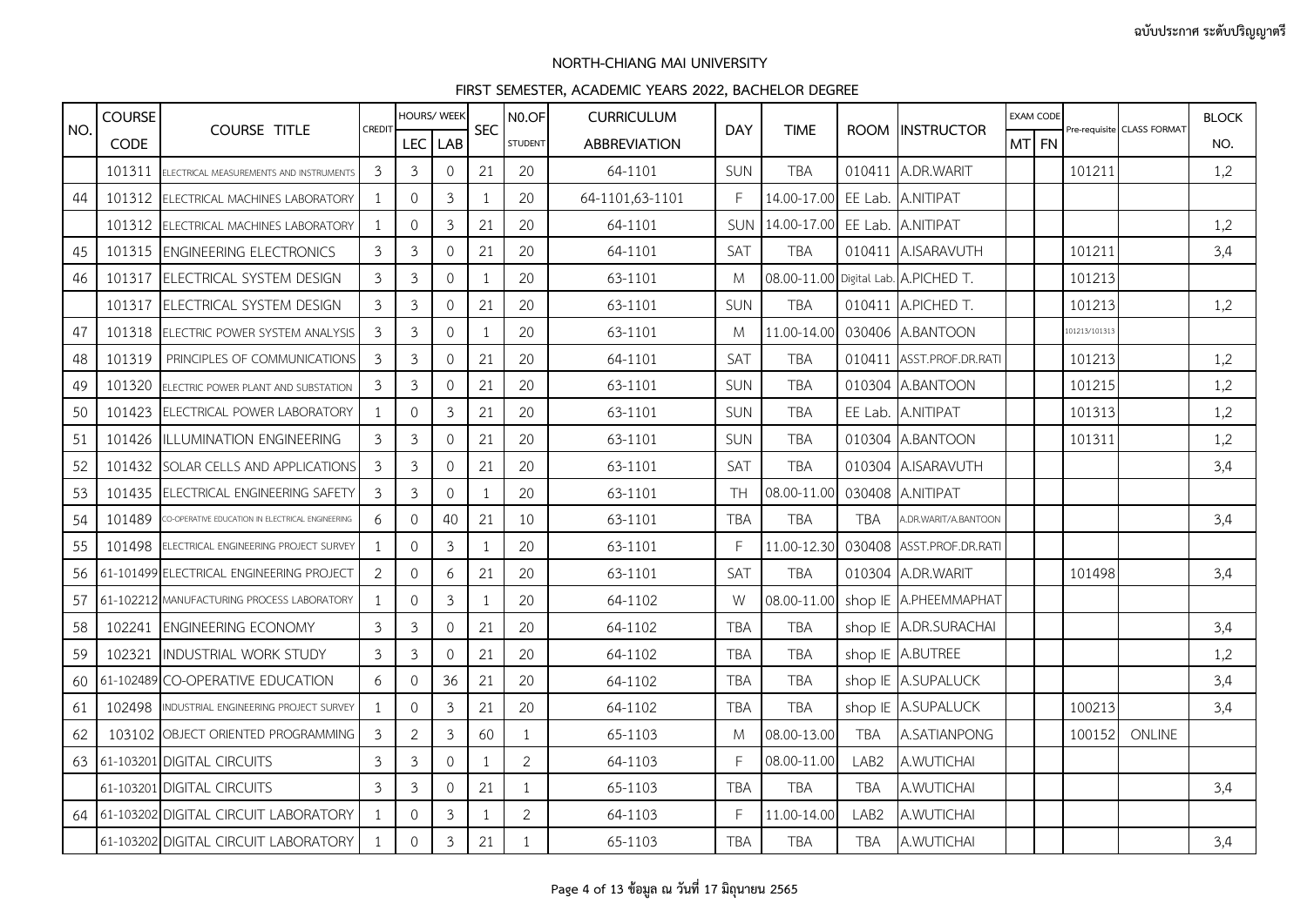|     | <b>COURSE</b> |                                            |                |                | HOURS/ WEEK    |              | N <sub>0.OF</sub> | <b>CURRICULUM</b>   |            |             |                  |                            |       | <b>EXAM CODE</b> |               |                            | <b>BLOCK</b> |
|-----|---------------|--------------------------------------------|----------------|----------------|----------------|--------------|-------------------|---------------------|------------|-------------|------------------|----------------------------|-------|------------------|---------------|----------------------------|--------------|
| NO. | <b>CODE</b>   | <b>COURSE TITLE</b>                        | CREDIT         |                | LEC LAB        | <b>SEC</b>   | <b>STUDENT</b>    | <b>ABBREVIATION</b> | <b>DAY</b> | <b>TIME</b> | <b>ROOM</b>      | <b>INSTRUCTOR</b>          | MT FN |                  |               | Pre-requisite CLASS FORMAT | NO.          |
| 65  | 103206        | DATA STRUCTURE AND ALGORITHMS              | $\overline{3}$ | $\overline{2}$ | $\mathfrak{Z}$ | $\mathbf{1}$ | $\overline{2}$    | 64-1103             | W          | 11.00-16.00 | LAB <sub>2</sub> | A.DANUPHON                 |       |                  | 103102        |                            |              |
|     | 103206        | DATA STRUCTURE AND ALGORITHMS              | 3              | $\overline{2}$ | 3              | 60           | $\mathbf{1}$      | 64-1103             | M          | 12.30-17.30 | <b>TBA</b>       | A.DR.WACHARAPONG           |       |                  | 103102        | ONLINE                     |              |
| 66  | 103207        | COMPUTER ARCHITECTURE AND AND ORGANIZATION | $\mathfrak{Z}$ | $\mathfrak{Z}$ | $\mathbf 0$    | $\mathbf{1}$ | $\overline{2}$    | 64-1103             | <b>TH</b>  | 11.00-14.00 | LAB <sub>2</sub> | A.BOONYACHOTE              |       |                  | 100152        |                            |              |
|     | 103207        | COMPUTER ARCHITECTURE AND AND ORGANIZATION | 3              | $\mathfrak{Z}$ | $\mathbf{0}$   | 60           | 5                 | 65-1103, 63-1103    | W          | 12.30-15.30 | <b>TBA</b>       | A.BOONYACHOTE              |       |                  | 100152        | ONLINE                     |              |
| 67  | 103209        | SOFTWARE ENGINEERING                       | 3              | $\mathfrak{Z}$ | $\mathbf{0}$   | 60           | $\mathbf{1}$      | 64-1103             | TU         | 12.30-15.30 | <b>TBA</b>       | A.DR.WACHARAPONG           |       |                  | 103102        | ONLINE                     |              |
| 68  | 103301        | SIGNALS AND SYSTEMS                        | $\mathfrak{Z}$ | 3              | $\mathbf 0$    | $\mathbf{1}$ | $\mathbf{1}$      | 62-1103             | M          | 14.00-17.00 | LAB <sub>2</sub> | A.SATIANPONG               |       |                  | 100212        |                            |              |
| 69  | 103307        | DATA COMMUNICATION                         | 3              | $\mathfrak{Z}$ | $\mathbf{0}$   | 21           | $\mathbf{1}$      | 65-1103             | <b>TBA</b> | <b>TBA</b>  | <b>TBA</b>       | A.WUTICHAI                 |       |                  |               |                            | 1,2          |
| 70  | 103314        | OPERATING SYSTEMS AND SYSTEM PROGRAMMING   | 3              | $\overline{2}$ | 3              | 60           | 6                 | 65-1103, 63-1103    | TU         | 08.00-13.00 | <b>TBA</b>       | A.WUTICHAI                 |       |                  | 100152        | ONLINE                     |              |
| 71  | 103315        | DATABASE SYSTEMS AND DESIGNS               | 3              | $\overline{2}$ | $\mathfrak{Z}$ | 21           | $\mathbf{1}$      | 65-1103             | <b>TBA</b> | <b>TBA</b>  | <b>TBA</b>       | A.AMPHOL                   |       |                  |               |                            | 1,2          |
| 72  | 103415        | SEMINAR IN COMPUTER SYSTEM ENGINEERING     | 3              | $\mathfrak{Z}$ | $\mathbf 0$    | $\mathbf 1$  | 3                 | 62-1103             | <b>TH</b>  | 14.00-17.00 | LAB <sub>2</sub> | A.DANUPHON                 |       |                  |               |                            |              |
|     | 103415        | SEMINAR IN COMPUTER SYSTEM ENGINEERING     | 3              | $\mathfrak{Z}$ | $\circ$        | 21           | $\mathbf{1}$      | 65-1103             | <b>TBA</b> | <b>TBA</b>  | <b>TBA</b>       | A.DANUPHON                 |       |                  |               |                            | 3,4          |
| 73  | 103415        | SEMINAR IN COMPUTER SYSTEM ENGINEERING     | 3              | $\mathfrak{Z}$ | $\mathbf{0}$   | 60           | $\overline{2}$    | 65-1103, 64-1103    | F          | 12.30-15.30 | <b>TBA</b>       | A.DR.WACHARAPONG           |       |                  |               | <b>ONLINE</b>              |              |
| 74  | 103438        | AOBILE SOFTWARE DESIGN AND DEVELOPMENT     | 3              | $\overline{2}$ | $\mathfrak{Z}$ |              | $\mathfrak{Z}$    | 62-1103             | TU         | 08.00-13.00 | LAB <sub>2</sub> | A.SATIANPONG               |       |                  | 103102        |                            |              |
|     | 103438        | MOBILE SOFTWARE DESIGN AND DEVELOPMENT     | $\mathfrak{Z}$ | $\overline{2}$ | $\mathfrak{Z}$ | 60           | $\mathbf{1}$      | 64-1103             | <b>TH</b>  | 08.00-13.00 | <b>TBA</b>       | A.SATIANPONG               |       |                  | 103102        | ONLINE                     |              |
| 75  | 103498        | COMPUTER ENGINEERING PROJECT SURVEY        | 1              | $\Omega$       | 3              | 60           | $\mathbf{1}$      | 64-1103             | <b>TH</b>  | 14.00-17.00 | <b>TBA</b>       | A.AMPHOL                   |       |                  |               | <b>ONLINE</b>              |              |
| 76  | 103499        | COMPUTER ENGINEERING PROJECT               | 2              | $\overline{0}$ | 6              |              | $\mathfrak{Z}$    | 62-1103             | M          | 08.00-14.00 | LAB <sub>2</sub> | A.AMPHOL                   |       |                  |               |                            |              |
| 77  | 104111        | <b>ENGINEERING MECHANICS 1</b>             | $\mathfrak{Z}$ | $\circ$        | $\mathfrak{Z}$ | 1            | 10                | 64-1104             | TU         | 14:00-17:00 | 040306           | A.SITTHICHAI               |       |                  | 100121        |                            |              |
| 78  | 104120        | <b>ENGINEERING THERMODYNAMICS 1</b>        | 3              | 0              | $\mathfrak{Z}$ | $\mathbf{1}$ | 10                | 64-1104             | W          | 08.00-11.00 | 040306           | A.NARUBET                  |       |                  | 100121        |                            |              |
| 79  | 104212        | MECHANICS OF SOLIDS 1                      | 3              | 3              | $\mathbf 0$    | 21           | 10                | 60-1102,64-1104     | <b>TBA</b> | <b>TBA</b>  | IR1/1            | <b>A.SITTHICHAI</b>        |       |                  | 100261/104111 |                            | 3,4          |
| 80  | 104213        | MECHANICS OF SOLIDS 2                      | $\mathfrak{Z}$ | $\circ$        | $\mathfrak{Z}$ | 1            | 10                | 63-1104             | <b>TH</b>  | 08:00-11:00 | 040306           | ASST.PROF.DR.BUNCHA        |       |                  | 104212        |                            |              |
|     | 104213        | MECHANICS OF SOLIDS 2                      | 3              | 0              | 3              | 21           | 15                | 64-1104             | <b>TBA</b> | <b>TBA</b>  | 040306           | ASST.PROF.DR.BUNCHA        |       |                  | 104212        |                            | 3,4          |
| 81  | 104220        | <b>ENGINEERING THERMODYNAMICS 2</b>        | 3              | $\mathbf{0}$   | $\mathfrak{Z}$ | 21           | 15                | 64-1104             | <b>TBA</b> | <b>TBA</b>  | 040306           | A.NARUBET                  |       |                  | 104120        |                            | 1,2          |
| 82  | 104221        | <b>FLUID MECHANICS</b>                     | $\mathfrak{Z}$ | $\circ$        | $\mathfrak{Z}$ | 1            | 10                | 63-1104             | M          | 17:00-20:00 | 040306           | A.KUNCHORN                 |       |                  | 104211        |                            |              |
|     | 104221        | <b>FLUID MECHANICS</b>                     | 3              | 0              | 3              | 21           | 15                | 64-1104             | <b>TBA</b> | <b>TBA</b>  | 040306           | A.KUNCHORN                 |       |                  | 104211        |                            | 1,2          |
| 83  | 104310        | MECHANICS OF MACHINERY                     | 3              | $\overline{0}$ | $\mathfrak z$  | 1            | 10                | 63-1104             | M          | 08:00-11:00 | 040306           | ASST.PROF.DR.BUNCHA        |       |                  | 104211        |                            |              |
|     | 104310        | MECHANICS OF MACHINERY                     | $\mathfrak{Z}$ | $\circ$        | $\mathfrak{Z}$ | 21           | 15                | 64-1104             | <b>TBA</b> | <b>TBA</b>  |                  | 040306 ASST.PROF.DR.BUNCHA |       |                  | 104211        |                            | 3,4          |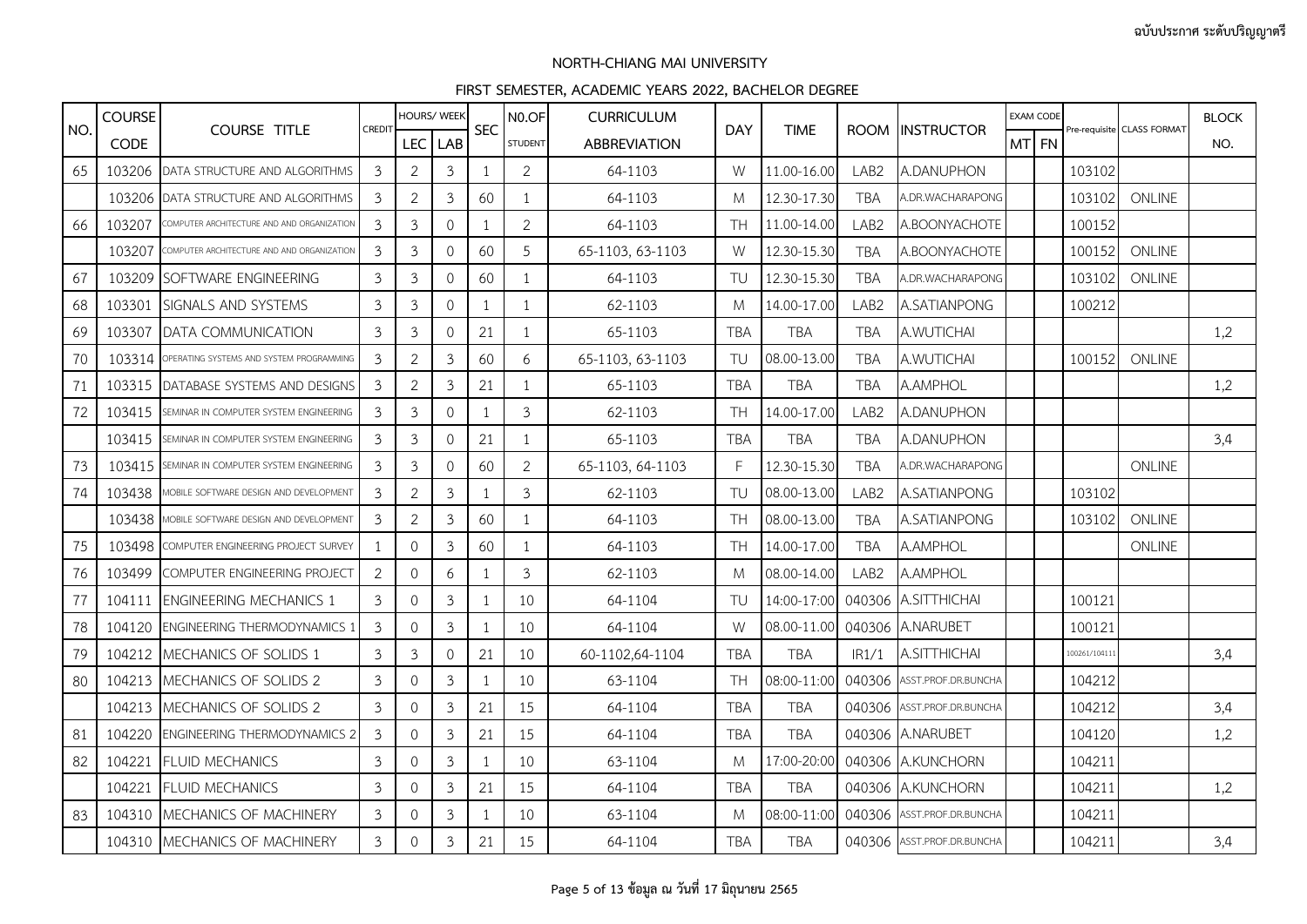|     | <b>COURSE</b> |                                                             |                |                | <b>HOURS/ WEEK</b>  |              | N <sub>0.OF</sub> | <b>CURRICULUM</b>   |            |                                   |                   |                                                     | <b>EXAM CODE</b> |                     |                            | <b>BLOCK</b>   |
|-----|---------------|-------------------------------------------------------------|----------------|----------------|---------------------|--------------|-------------------|---------------------|------------|-----------------------------------|-------------------|-----------------------------------------------------|------------------|---------------------|----------------------------|----------------|
| NO. | <b>CODE</b>   | <b>COURSE TITLE</b>                                         | CREDIT         | <b>LEC</b>     | LAB                 | <b>SEC</b>   | <b>STUDENT</b>    | <b>ABBREVIATION</b> | <b>DAY</b> | <b>TIME</b>                       |                   | ROOM INSTRUCTOR                                     | MT FN            |                     | Pre-requisite CLASS FORMAT | NO.            |
| 84  |               | 104311 MACHINE DESIGN                                       | $\overline{3}$ | $\mathfrak{Z}$ | $\mathbf{0}$        | 21           | 5                 | 64-1104             | <b>TBA</b> | <b>TBA</b>                        | IR 1/2            | A.SITTHICHAI                                        |                  | 104213              |                            | 1,2            |
| 85  | 104322        | <b>HEAT TRANSFER</b>                                        | 3              | $\mathbf{0}$   | $\mathfrak{Z}$      | 21           | 5                 | 64-1104             | <b>TBA</b> | <b>TBA</b>                        | IR1/1             | A.NARUBET                                           |                  | 104120/104221       |                            | 1,2            |
| 86  | 104330        | <b>AUTOMATIC CONTROL</b>                                    | $\mathfrak{Z}$ | $\mathfrak{Z}$ | 1                   | 1            | 10                | 62-1104, 63-1104    | <b>TH</b>  | 17:00-20:00                       |                   | 040306 A.KUNCHORN                                   |                  | 100240              |                            |                |
| 87  | 104332        | COMPUTER AIDED MECHANICAL ENGINEERING DESIGN                | 3              | 3              | $\mathbf 0$         | 21           | 5                 | 64-1104             | <b>TBA</b> | <b>TBA</b>                        |                   | IR 1/2 A.Sitthichai                                 |                  | 00212/104211/10421  |                            | 1,2            |
| 88  | 104360        | MECHANICAL ENGINEERING LABORATORY 1                         | $\overline{1}$ | $\mathbf{0}$   | $\mathfrak{Z}$      | 1            | 10                | 63-1104             | W          |                                   |                   | 11:00-14:00 Shop ME AASITTHICHAVA.NARUBET/A.SAICHON |                  | 104120/104212       |                            |                |
| 89  | 104420        | AIR-CONDITIONING                                            | $\mathfrak{Z}$ | 3              | $\mathbf 0$         | 21           | 10                | 63-1104             | <b>TBA</b> | <b>TBA</b>                        | IR <sub>1/1</sub> | A.NARUBET                                           |                  | 104221/104322       |                            | 3,4            |
| 90  | 104423        | <b>ENERGY CONSERVATION</b>                                  | 3              | 3              | $\mathsf{O}\xspace$ | 1            | 10                | 61-1104, 62-1104    | <b>TH</b>  | 11:00-14:00                       |                   | 040306 A.SAICHON                                    |                  | 104322              |                            |                |
| 91  |               | 104424 FLUID MACHINERY                                      | 3              | $\mathfrak{Z}$ | $\mathbf 0$         | 1            | 10                | 61-1104, 62-1104    | M          | 11:00-14:00                       |                   | 040306 A.NARUBET                                    |                  | 20/14221/104220/104 |                            |                |
| 92  | 104427        | POWER PLANT ENGINEERING                                     | $\mathfrak{Z}$ | 3              | $\mathbf 0$         | 21           | 10                | 63-1104             | <b>TBA</b> | <b>TBA</b>                        | IR <sub>1/1</sub> | ASST.PROF.DR.BUNCHA                                 |                  | 104220              |                            | 1,2            |
| 93  | 104430        | MECHATRONICS ENGINEERING                                    | 3              | 3              | $\mathbf 0$         | -1           | 10                | 61-1104, 62-1104    | TU         | 17:00-20:00                       |                   | 040306 A.KUNCHORN                                   |                  | 100240              |                            |                |
| 94  |               | 61-104489 CO-OPERATIVE EDUCATION FOR MECHANICAL ENGINEERING | 6              | $\circ$        | 36                  | 21           | 10                | 63-1104             | <b>TBA</b> | <b>TBA</b>                        | TBA               | A.SITTHICHAI                                        |                  |                     |                            | 3,4            |
| 95  |               | 61-104498 MECHANICAL ENGINEERING PROJECT SURVEY             | -1             | $\mathbf{0}$   | $\mathbf{3}$        | 1            | 10                | 61-1104, 62-1104    | W          | 17:00-20:00                       |                   | 040303 A.SITTHICHAI                                 |                  |                     |                            |                |
|     |               | 61-104498 MECHANICAL ENGINEERING PROJECT SURVEY             |                | $\mathbf{0}$   | $\mathfrak{Z}$      | 21           | $\overline{2}$    | 64-1104             | <b>TBA</b> | <b>TBA</b>                        | <b>TBA</b>        | A.SITTHICHAI                                        |                  |                     |                            | 3,4            |
| 96  |               | 61-104499 MECHANICAL ENGINEERING PROJECT 2                  | $\overline{2}$ | $\mathsf{O}$   | 6                   | 21           | 10                | 63-1104             | <b>TBA</b> | <b>TBA</b>                        | <b>TBA</b>        | A.SITTHICHAI                                        |                  | 104498              |                            | 3,4            |
| 97  | 109301        | HYDRAULIC AND PNEUMATIC SYSTEMS LABORATORY                  | 3              | $\Omega$       | 6                   | -1           | 10                | 65-1111             | M          |                                   |                   | 11.00-17.00 B-TECH SHOP A.NAPAKOM                   |                  |                     |                            |                |
|     | 109301        | HYDRAULIC AND PNEUMATIC SYSTEMS LABORATORY                  | 3              | $\mathbf{0}$   | 6                   | 21           | 5                 | 65-1111             | <b>TBA</b> | <b>TBA</b>                        |                   | <b>B-TECH SHOP A.NAPAKOM</b>                        |                  |                     |                            | 1              |
| 98  | 110131        | <b>TECHNICAL MATHEMATICS 1</b>                              | 3              | $\mathfrak{Z}$ | $\mathbf 0$         | 1            | 10                | 65-1111             | TU         |                                   |                   | 08.00-11.00 B-TECH SHOP A.KONYUHT                   |                  |                     |                            |                |
|     | 110131        | <b>ITECHNICAL MATHEMATICS 1</b>                             | 3              | 3              | $\Omega$            | 21           | 5                 | 65-1111             | <b>TBA</b> | <b>TBA</b>                        |                   | <b>B-TECH SHOP A.KONYUHT</b>                        |                  |                     |                            | 2              |
| 99  |               | 110133 APPLIED PHYSICS                                      | 3              | 3              | $\mathbf{0}$        | 1            | 10                | 65-1111             | W          | 11.00-14.00 B-TECH SHOP A.SAICHON |                   |                                                     |                  |                     |                            |                |
|     |               | 110133 APPLIED PHYSICS                                      | $\mathfrak{Z}$ | $\mathfrak{Z}$ | $\mathbf 0$         | 21           | 5                 | 65-1111             | <b>TBA</b> | <b>TBA</b>                        |                   | <b>B-TECH SHOP A.SAICHON</b>                        |                  |                     |                            | $\overline{2}$ |
| 100 |               | 110141 INDUSTRIAL SAFETY                                    | 3              | 3              | $\mathbf{0}$        | -1           | 10                | 65-1111             | TU         | 11.00-14.00 B-TECH SHOP A.SUNUN   |                   |                                                     |                  |                     |                            |                |
|     |               | 110141 INDUSTRIAL SAFETY                                    | 3              | 3              | $\mathbf{0}$        | 21           | 5                 | 65-1111             | <b>TBA</b> | <b>TBA</b>                        |                   | <b>B-TECH SHOP A.SUNUN</b>                          |                  |                     |                            | 3              |
| 101 |               | 110142 INDUSTRIAL MANAGEMENT                                | 3              | $\mathfrak{Z}$ | $\mathbf 0$         | 1            | 10                | 65-1111             | W          | 08.00-11.00 B-TECH SHOP A.SOMBAT  |                   |                                                     |                  |                     |                            |                |
| 102 |               | 110143 INDUSTRIAL MANAGEMENT                                | 3              | 3              | $\mathbf{0}$        | 21           | 5                 | 65-1111             | <b>TBA</b> | <b>TBA</b>                        |                   | <b>B-TECH SHOP A.SOMBAT</b>                         |                  |                     |                            | 3              |
| 103 |               | 202102 INFORMATION SYSTEM                                   | 3              | 3              | $\mathbf{0}$        | 30           | 4                 | 62-2102             | <b>TH</b>  | 09.00 - 12.00                     | <b>TBA</b>        | A.SAMCHAI                                           |                  |                     | Microsoft Teams            |                |
| 104 |               | 301101 INTRODUCTION TO POLITICAL SCIENCE                    | 3              | $\mathfrak{Z}$ | $\mathsf{O}\xspace$ | $\mathbf{1}$ | 20                | 65-3101             | M          |                                   |                   | 11.00-14.00 010311 A.SURATSAWADEE                   |                  |                     |                            |                |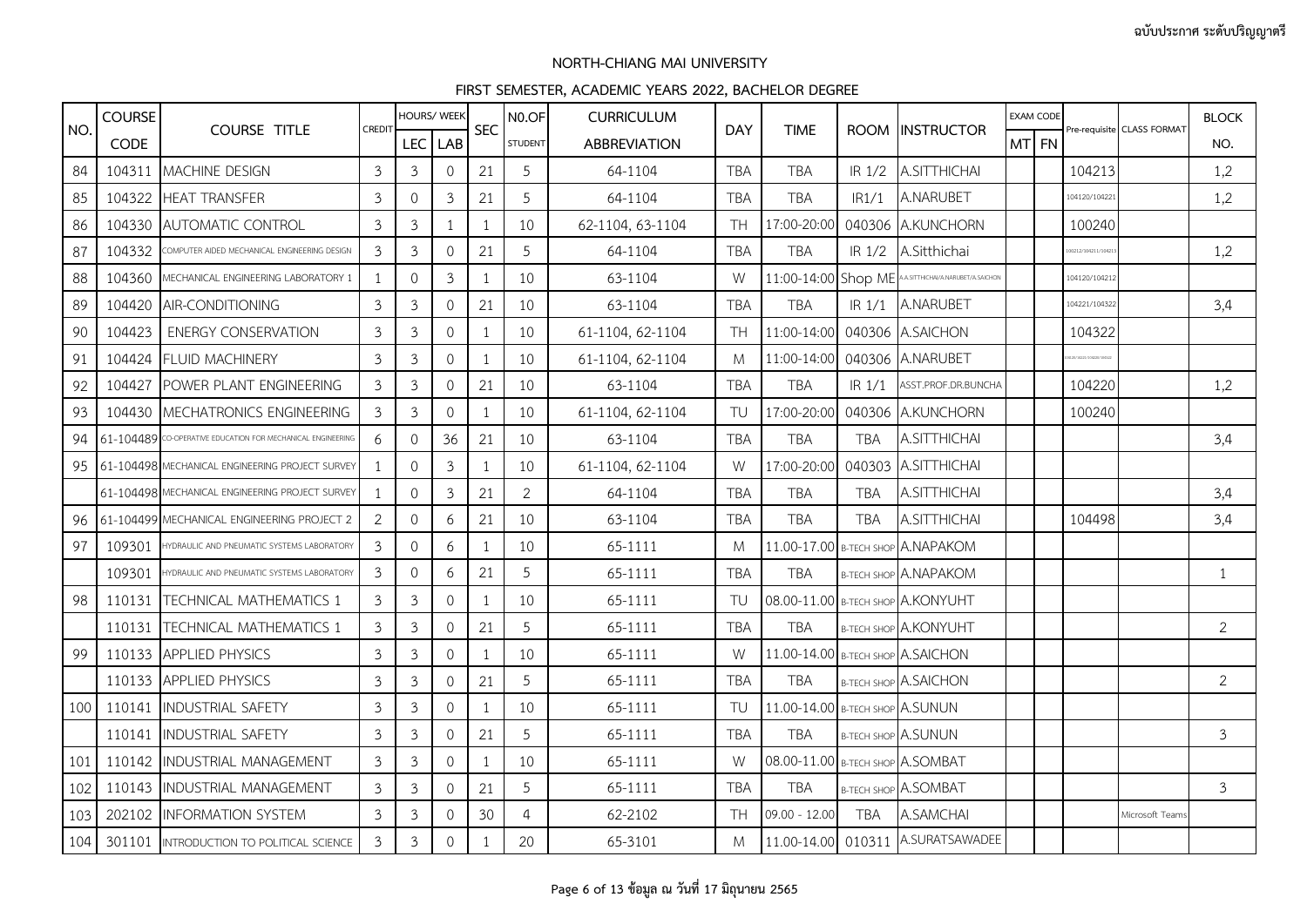|     | <b>COURSE</b> |                                                                 |                |                | HOURS/ WEEK         |                | N <sub>0.OF</sub> | <b>CURRICULUM</b>               |              |             |            |                          |       | <b>EXAM CODE</b> |                            | <b>BLOCK</b> |
|-----|---------------|-----------------------------------------------------------------|----------------|----------------|---------------------|----------------|-------------------|---------------------------------|--------------|-------------|------------|--------------------------|-------|------------------|----------------------------|--------------|
| NO. | <b>CODE</b>   | <b>COURSE TITLE</b>                                             | CREDIT         | LEC I          | LAB                 | <b>SEC</b>     | <b>STUDENT</b>    | <b>ABBREVIATION</b>             | <b>DAY</b>   | <b>TIME</b> |            | ROOM IINSTRUCTOR         | MT FN |                  | Pre-requisite CLASS FORMAT | NO.          |
|     | 301101        | INTRODUCTION TO POLITICAL SCIENCE                               | $\mathfrak{Z}$ | 3              | $\mathbf 0$         | 20             | 20                | 65-3101                         | <b>TBA</b>   | <b>TBA</b>  |            | 010408 A.JAKKAPARN       |       |                  | MSTeam-010408              |              |
| 105 |               | 301102 INTRODUCTION TO LAW                                      | 3              | 3              | $\mathbf{O}$        | $\overline{1}$ | 20                | 65-3101                         | <b>TH</b>    | 11.00-14.00 |            | 040502 A.DR.SIRIPONG     |       |                  |                            |              |
|     |               | 301102 INTRODUCTION TO LAW                                      | $\mathfrak{Z}$ | 3              | $\mathbf{O}$        | 20             | 20                | 65-3101                         | <b>TBA</b>   | <b>TBA</b>  |            | 010408 A.DR.SIRIPONG     |       |                  | MSTeam-010408              |              |
| 106 | 301210        | <b>THAI LOCAL GOVERNMENT</b>                                    | 3              | 3              | 0                   | $\mathbf{1}$   | 17                | 64-3101                         | F            | 08.00-11.00 |            | 040502 A.JAKKAPARN       |       |                  |                            |              |
| 107 | 301212        | <b>ADMINISTRATIVE LAW</b>                                       | 3              | $\mathfrak{Z}$ | $\mathcal{O}$       | 1              | 20                | 65-3101                         | $\mathsf{F}$ | 11.00-14.00 |            | 010311 A.DR.SIRIPONG     |       |                  |                            |              |
|     | 301212        | <b>ADMINISTRATIVE LAW</b>                                       | 3              | 3              | $\mathcal{O}$       | 20             | 33                | 64-3101,65-3101                 | <b>TBA</b>   | TBA         |            | 010311 A.DR.SIRIPONG     |       |                  | MSTeam-010311              |              |
| 108 | 301215        | Human Capital Development and Thinking System                   | 3              | 3              | 0                   | 20             | 13                | 64-3101                         | <b>TBA</b>   | TBA         |            | 010311 A.DR.PHIMWALAN    |       |                  | MSTeam-01031:              |              |
| 109 | 301236        | ORGANIZATION AND MODERN MANAGEMENT                              | $\mathfrak{Z}$ | $\mathfrak{Z}$ | 0                   | -1             | 17                | 64-3101                         | <b>TH</b>    | 08.00-11.00 |            | 040502 A.JAKKAPARN       |       |                  |                            |              |
|     | 301236        | ORGANIZATION AND MODERN MANAGEMENT                              | 3              | 3              | $\Omega$            | 20             | 20                | 65-3101                         | TBA          | TBA         |            | 010408 A.JAKKAPARN       |       |                  | MSTeam-010408              |              |
| 110 | 301238        | THAI GOVERNMENT AND BUREAUCRATIC ADMINISTRATION                 | 3              | 3              | 0                   | 20             | 33                | 64-3101,65-3101                 | <b>TBA</b>   | TBA         |            | 010311 A.DR.NATCHANUN    |       |                  | MSTeam-010311              |              |
| 111 | 301240        | reanization Behavior for Modern Oreanization Development        | 3              | $\mathfrak{Z}$ | 0                   | 20             | 13                | 64-3101                         | <b>TBA</b>   | <b>TBA</b>  |            | 010311 A.DR.PHIMWALAN    |       |                  | MSTeam-010311              |              |
| 112 | 301241        | ublic Administration and Local Government Finance and Budgeting | 3              | 3              | $\mathcal{O}$       | $\lceil$       | 17                | 64-3101                         | <b>TH</b>    | 11.00-14.00 |            | 010311 A.DR.PHIMWALAN    |       |                  |                            |              |
|     | 301241        | ublic Administration and Local Government Finance and Budgeting | 3              | 3              | $\overline{0}$      | 20             | 33                | 64-3101,65-3101                 | <b>TBA</b>   | TBA         |            | 010311 A.DR.PHIMWALAN    |       |                  | MSTeam-010311              |              |
| 113 | 301315        | PUBLIC POLICY AND POLICY DEVELOPMENT                            | 3              | 3              | $\Omega$            | 20             | 33                | 64-3101,65-3101                 | <b>TBA</b>   | <b>TBA</b>  |            | 010311 A.DR.NATCHANUN    |       |                  | MSTeam-010311              |              |
| 114 | 301341        | NEW STRATEGIC AND PUBLIC MANAGEMENT                             | 3              | 3              | $\mathbf 0$         |                | 27                | 63-3101,64-3101                 | M            | 11.00-14.00 |            | 040502 A.DR.NATCHANUN    |       |                  |                            |              |
| 115 | 301342        | <b>QUALITY MANAGEMENT</b>                                       | 3              | 3              | 0                   | -1             | 27                | 63-3101,64-3101                 | TU           | 11.00-14.00 |            | 010311 A.SURATSAWADEE    |       |                  |                            |              |
| 116 | 301343        | MANAGEMENT INFORMATION SYSTEMS                                  | 3              | 3              | $\Omega$            | 1              | 10                | 63-3101                         | W            | 11.00-14.00 |            | 010311 A.SURATSAWADEE    |       |                  |                            |              |
| 117 | 301350        | MANAGEMENT DIGITAL SYSTEMS                                      | 3              | 3              | $\mathsf{O}\xspace$ | -1             | 17                | 64-3101                         | W            | 11.00-14.00 |            | 010311 A.SURATSAWADEE    |       |                  |                            |              |
| 118 | 301354        | OCAL NATURAL RESOURCES AND ENVIRONMENT MANAGEMENT               | 3              | 3              | 0                   | -1             | 10                | 63-3101                         | W            | 08.00-11.00 | 040502     | ASS.PROF.BONGKOCH        |       |                  |                            |              |
| 119 | 301445        | LEADERSHIP AND ETHICS OF ADMINISTRATION                         | 3              | 3              | $\Omega$            | 1              | 10                | 63-3101                         | <b>TH</b>    | 08.00-11.00 |            | 010311 ASS.PROF.BONGKOCH |       |                  |                            |              |
| 120 | 301446        | RESEARCH METHODOLOGY                                            | 3              | 3              | 0                   | $\overline{1}$ | 10                | 63-3101                         | $\mathsf{F}$ | 08.00-11.00 |            | 010311 A.DR.SIRIPONG     |       |                  |                            |              |
|     | 301446        | RESEARCH METHODOLOGY                                            | $\mathfrak{Z}$ | $\mathfrak{Z}$ | 0                   | 20             | 13                | 64-3101                         | <b>TBA</b>   | <b>TBA</b>  |            | 010311 A.SURATSAWADEE    |       |                  | MSTeam-010311              |              |
| 121 | 301447        | PUBLIC PROJECT MANAGEMENT                                       | 3              | 3              | $\mathbf{O}$        | -1             | 10                | 63-3101                         | E            | 11.00-14.00 |            | 040502 A.DR.NATCHANUN    |       |                  |                            |              |
| 122 | 301451        | <b>CO-OPERATIVE EDUCATION</b>                                   | 9              | $\Omega$       | 27                  | -1             | 37                | 62-3101                         | TBA          | <b>TBA</b>  | <b>TBA</b> | A.JAKKAPARN, PA Staff    |       |                  |                            |              |
| 123 |               | 400102 INTRODUCTION TO LAW                                      | 3              | $\mathfrak{Z}$ | 0                   | 40             | 50                | 62-4101,63-4101,64-4101,65-4109 | SUN          | 16.00-19.00 | <b>TBA</b> | ASS.PROF.DR.PUNTHIP      |       |                  | MS TEAMS                   |              |
| 124 |               | 400103 INTRODUCTION TO PUBLIC LAW                               | 3              | 3              | $\mathbf{O}$        | 40             | 350               | 62-4101,63-4101,64-4101,65-4101 | SAT          | 08.00-11.00 | <b>TBA</b> | A.DR.CHAWIN              |       |                  | MS TEAMS                   |              |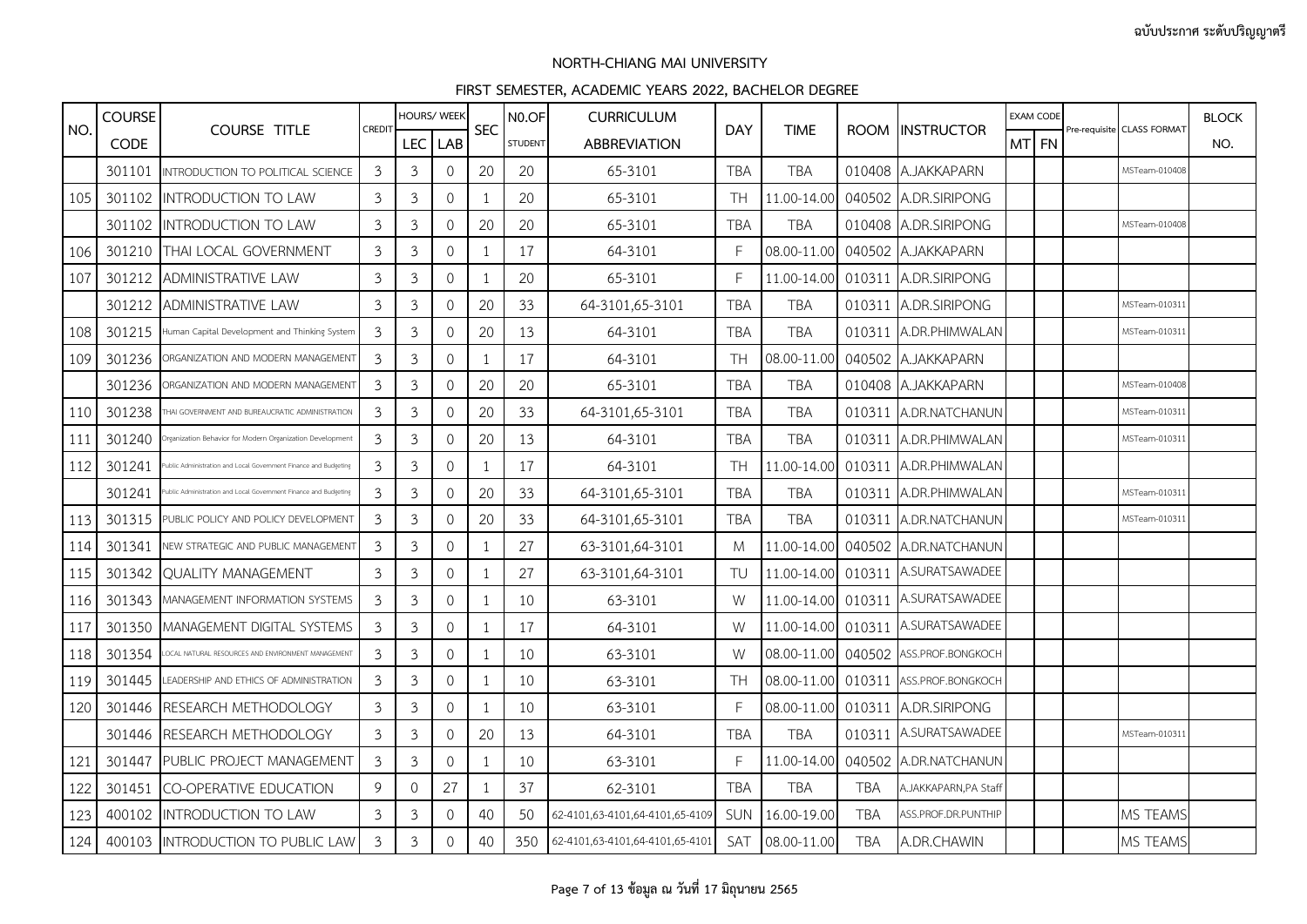|     | <b>COURSE</b> |                                                                 |                | HOURS/ WEEK    |              |            | N <sub>0</sub> .OF | <b>CURRICULUM</b>               |            |             |             |                      |       | <b>EXAM CODE</b> |                            | <b>BLOCK</b> |
|-----|---------------|-----------------------------------------------------------------|----------------|----------------|--------------|------------|--------------------|---------------------------------|------------|-------------|-------------|----------------------|-------|------------------|----------------------------|--------------|
| NO. | <b>CODE</b>   | <b>COURSE TITLE</b>                                             | CREDIT         | LEC.           | LAB          | <b>SEC</b> | <b>STUDENT</b>     | <b>ABBREVIATION</b>             | <b>DAY</b> | <b>TIME</b> | <b>ROOM</b> | <b>INSTRUCTOR</b>    | MT FN |                  | Pre-requisite CLASS FORMAT | NO.          |
| 125 | 400104        | LAW OF JURISTIC ACTS AND CONTRACT                               | $\mathbf{3}$   | 3              | $\mathbf 0$  | 40         | 350                | 62-4101,63-4101,64-4101,65-4104 | SUN        | 08.00-11.00 | TBA         | A.RUNGAROON          |       |                  | MS TEAMS                   |              |
| 126 | 400105        | PERSON AND PROPERTY LAW                                         | 3              | 3              | $\mathbf{0}$ | 40         | 350                | 62-4101,63-4101,64-4101,65-4101 | <b>SAT</b> | 12.00-15.00 | TBA         | ASS.PROF.DR.PUNTHIP  |       |                  | MS TEAMS                   |              |
| 127 | 400107        | RTS, MANAGEMENT OF AFFAIRS WITHOUT MANDATE AND UNDUE ENRICHMENT | 3              | 3              | $\mathbf 0$  | 41         | 50                 | 62-4101,63-4101,64-4101,65-4122 | <b>TH</b>  | 14.00-17.00 | <b>TBA</b>  | A.RUNGAROON          |       |                  | MS TEAMS                   |              |
| 128 | 400108        | AW OF OBLIGATIONS                                               | 3              | 3              | $\mathbf{0}$ | 41         | 50                 | 62-4101,63-4101,64-4101,65-4126 | W          | 18.00-21.00 | <b>TBA</b>  | A.DR.CHAWIN          |       |                  | MS TEAMS                   |              |
| 129 | 400210        | LAW OF SECURED TRANSACTIONS                                     | 2              | 2              | $\mathbf{0}$ | 41         | 50                 | 62-4101,63-4101,64-4101,65-4123 | F          | 13.00-15.00 | TBA         | A.RUNGAROON          |       |                  | MS TEAMS                   |              |
| 130 | 400215        | AW OF SALE, EXCHANGE GIFT LAW OF HIRE OF PROPERTY               | 3              | 3              | $\mathbf{0}$ | 40         | 350                | 62-4101,63-4101,64-4101,65-4105 | <b>SUN</b> | 12.00-15.00 | <b>TBA</b>  | A.RUNGAROON          |       |                  | MS TEAMS                   |              |
|     | 400215        | AW OF SALE, EXCHANGE GIFT LAW OF HIRE OF PROPERT                | 3              | 3              | $\mathbf{0}$ | 41         | 50                 | 62-4101,63-4101,64-4101,65-4118 | TH         | 11.00-14.00 | TBA         | A.RUNGAROON          |       |                  | MS TEAMS                   |              |
| 131 | 400216        | CRIMINAL LAW 2                                                  | 4              | 4              | $\mathbf{0}$ | 40         | 50                 | 62-4101,63-4101,64-4101,65-4106 | SUN        | 12.00-16.00 | TBA         | ASS.PROF.DR.PUNTHIP  |       |                  | 400202/400208 MS TEAMS     |              |
| 132 | 400310        | FAMILI AND SUCCESSION LAW                                       | 4              | 4              | $\mathbf{0}$ | 41         | 50                 | 62-4101,63-4101,64-4101,65-4116 | TU         | 11.00-15.00 | <b>TBA</b>  | ASS.PROF.DR.PUNTHIP  |       |                  | MS TEAMS                   |              |
| 133 | 400311        | CONSTITUTIONAL LAW                                              | $\overline{2}$ | 2              | $\mathbf{0}$ | 41         | 50                 | 62-4101,63-4101,64-4101,65-4117 | W          | 11.00-13.00 | TBA         | A.DR.CHAWIN          |       |                  | MS TEAMS                   |              |
| 134 | 400312        | PARTNERSHIP AND COMPANY LAW                                     | 2              | $\overline{2}$ | $\mathbf{0}$ | 41         | 50                 | 62-4101,63-4101,64-4101,65-4119 | F          | 11.00-13.00 | TBA         | A.RUNGAROON          |       |                  | MS TEAMS                   |              |
| 135 | 400318        | AW OF PRINCIPLES ON LEGAL PROFESSION                            | $\overline{2}$ | $\overline{2}$ | $\mathbf{0}$ | 40         | 350                | 62-4101,63-4101,64-4101,65-4107 | <b>SUN</b> | 12.00-14.00 | <b>TBA</b>  | A.DR.CHAWIN          |       |                  | MS TEAMS                   |              |
|     | 400318        | LAW OF PRINCIPLES ON LEGAL PROFESSION                           | $\overline{2}$ | 2              | $\mathbf{0}$ | 41         | 50                 | 62-4101,63-4101,64-4101,65-4121 | W          | 13.00-15.00 | TBA         | A.DR.CHAWIN          |       |                  | <b>MS TEAMS</b>            |              |
| 136 | 400319        | CIVIL PROCEDURE CODE 1                                          | 3              | 3              | $\mathbf 0$  | 40         | 350                | 62-4101,63-4101,64-4101,65-4101 | <b>SAT</b> | 08.00-11.00 | TBA         | ASS.PROF.DR.PUNTHIP  |       |                  | MS TEAMS                   |              |
| 137 | 400320        | CRIMINAL PROCEDURE CODE 1                                       | 3              | 3              | $\mathbf{0}$ | 40         | 350                | 62-4101,63-4101,64-4101,65-4103 | <b>SUN</b> | 08.00-11.00 | <b>TBA</b>  | ASS.PROF.DR.PUNTHIP  |       |                  | <b>MS TEAMS</b>            |              |
| 138 | 400321        | LAW OF EVIDENCE                                                 | 3              | 3              | $\mathbf{0}$ | -1         | 2                  | 62-4101,63-4101,64-4101,65-4127 | M          | 13.00-16.00 |             | 010408 A.WACHARAPORN |       |                  | <b>MS TEAMS</b>            |              |
| 139 | 400323        | CIVIL PROCEDURE CODE 2                                          | 3              | 3              | $\mathbf 0$  | 40         | 50                 | 62-4101,63-4101,64-4101,65-4101 | <b>SAT</b> | 08.00-11.00 | TBA         | A.RUNGAROON          |       |                  | 400319 MS TEAMS            |              |
|     | 400323        | CIVIL PROCEDURE CODE 2                                          | 3              | 3              | $\mathbf{0}$ | 41         | 50                 | 62-4101,63-4101,64-4101,65-4125 | W          | 17.00-20.00 | TBA         | A.RUNGAROON          |       |                  | 400319 MS TEAMS            |              |
| 140 | 400324        | CRIMINAL PROCEDURE CODE 2                                       | 3              | 3              | $\mathbf 0$  | 1          | 2                  | 62-4101,63-4101,64-4101,65-4132 | F          | 13.00-16.00 |             | 010408 A.WACHARAPORN |       |                  | 400320 MS TEAMS            |              |
|     | 400324        | CRIMINAL PROCEDURE CODE 2                                       | 3              | 3              | $\mathbf 0$  | 40         | 350                | 62-4101,63-4101,64-4101,65-4101 | <b>SAT</b> | 15.00-18.00 | TBA         | ASS.PROF.DR.PUNTHIP  |       |                  | 400320 MS TEAMS            |              |
|     | 400324        | CRIMINAL PROCEDURE CODE 2                                       | 3              | 3              | $\Omega$     | 41         | 50                 | 62-4101,63-4101,64-4101,65-4120 | M          | 14.00-17.00 | TBA         | ASS.PROF.DR.PUNTHIP  |       |                  | 400320 MS TEAMS            |              |
| 141 | 400326        | IVATE INTERNATIONAL LAW AND CRIMINAL INTERNATIONAL LAW          | 3              | 3              | $\mathbf{0}$ | 41         | 50                 | 62-4101,63-4101,64-4101,65-4124 | W          | 15.00-18.00 | TBA         | A.DR.CHAWIN          |       |                  | <b>MS TEAMS</b>            |              |
| 142 | 400327        | PUBLIC INTERNATIONAL LAW                                        | 3              | 3              | $\mathbf 0$  | 41         | 50                 | 62-4101,63-4101,64-4101,65-4124 | F          | 17.00-19.00 | TBA         | A.DR.CHAWIN          |       |                  | MS TEAMS                   |              |
| 143 | 400329        | LAW OF EVIDENCE                                                 | 3              | 3              | $\Omega$     | 41         | 50                 | 62-4101,63-4101,64-4101,65-4111 | TU         | 08.00-11.00 | <b>TBA</b>  | ASS.PROF.DR.PUNTHIP  |       |                  | MS TEAMS                   |              |
| 144 | 400429        | ADMINISTRATIVE LAW                                              | 3              | 3              | $\mathbf 0$  | -1         | 2                  | 62-4101,63-4101,64-4101,65-4128 | W          | 09.00-12.00 |             | 010408 A.PONGSAPON   |       |                  | 010408                     |              |
|     | 400429        | <b>ADMINISTRATIVE LAW</b>                                       | $\mathfrak{Z}$ | $\mathfrak{Z}$ | $\mathbf 0$  | 40         | 350                | 62-4101,63-4101,64-4101,65-4101 | <b>SAT</b> | 17.00-20.00 | <b>TBA</b>  | A.DR.CHAWIN          |       |                  | MS TEAMS                   |              |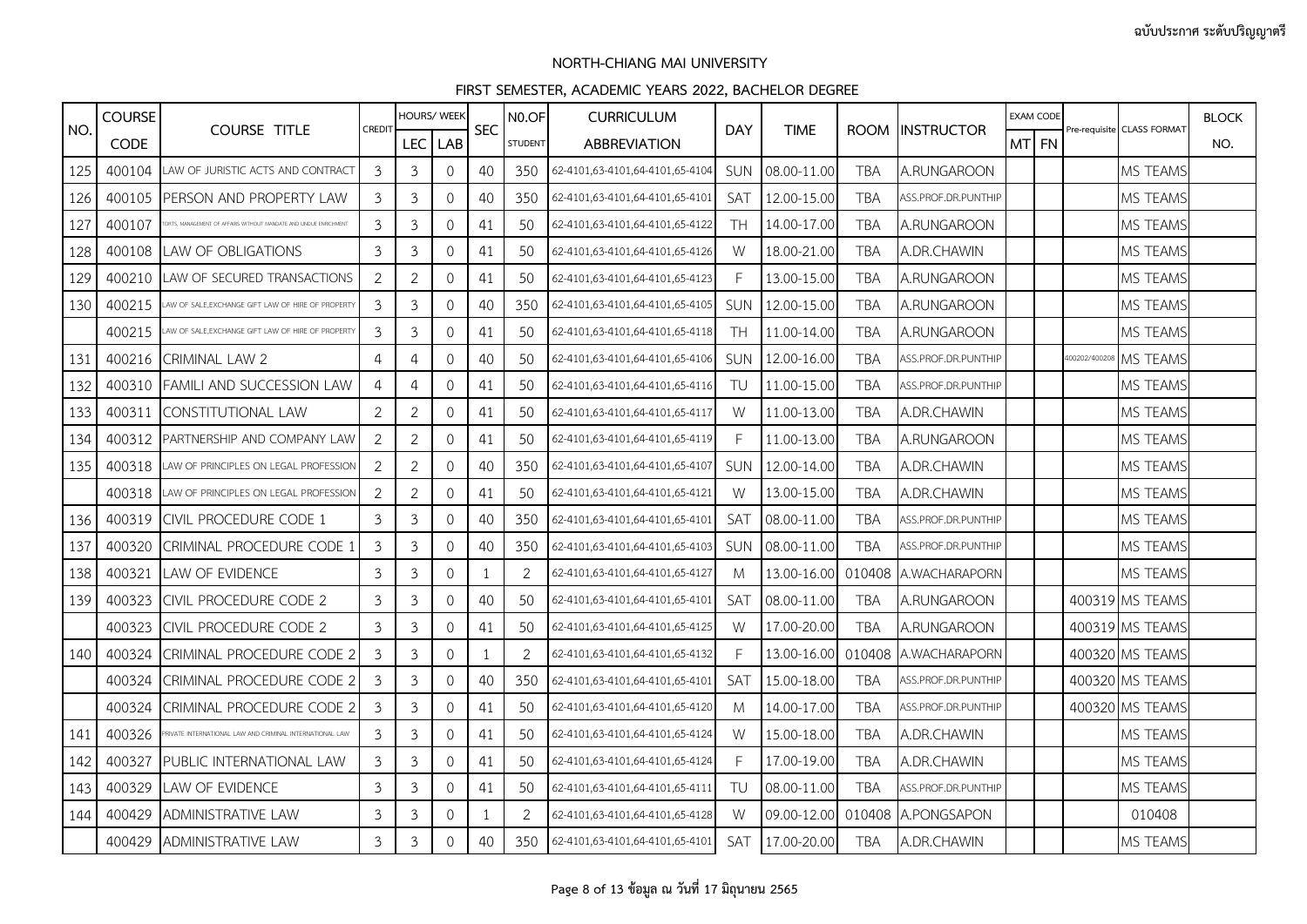|     | <b>COURSE</b> |                                                                   |                | HOURS/ WEEK    |                     | <b>SEC</b>   | N <sub>0.OF</sub> | <b>CURRICULUM</b>               |            |                 |                |                                       |       | <b>EXAM CODE</b> |                          |                            | <b>BLOCK</b>   |
|-----|---------------|-------------------------------------------------------------------|----------------|----------------|---------------------|--------------|-------------------|---------------------------------|------------|-----------------|----------------|---------------------------------------|-------|------------------|--------------------------|----------------------------|----------------|
| NO. | <b>CODE</b>   | <b>COURSE TITLE</b>                                               | <b>CREDIT</b>  | LEC.           | LAB                 |              | <b>STUDENT</b>    | <b>ABBREVIATION</b>             | <b>DAY</b> | <b>TIME</b>     |                | ROOM INSTRUCTOR                       | MT FN |                  |                          | Pre-requisite CLASS FORMAT | NO.            |
|     | 400429        | ADMINISTRATIVE LAW                                                | $\mathfrak{Z}$ | 3              | $\mathbf{0}$        | 41           | 50                | 62-4101,63-4101,64-4101,65-4112 | W          | 08.00-11.00     | <b>TBA</b>     | A.DR.CHAWIN                           |       |                  |                          | MS TEAMS                   |                |
| 145 | 400430        | V ON COURT ORGANIZATION AND THE CRIMINAL PROCEDURE OF KWAENG COUR | $\overline{2}$ | $\overline{2}$ | $\mathbf{0}$        | 1            | $\overline{2}$    | 62-4101,63-4101,64-4101,65-4129 | W          | 09.0-11.00      |                | 010408 A.RUNGAROON                    |       |                  |                          | 010408                     |                |
|     | 400430        | V ON COURT ORGANIZATION AND THE CRIMINAL PROCEDURE OF KWAENG COUR | $\overline{2}$ | $\overline{2}$ | $\circ$             | 40           | 350               | 62-4101,63-4101,64-4101,65-4101 | SAT        | 12.00-15.00     | <b>TBA</b>     | A.RUNGAROON                           |       |                  |                          | MS TEAMS                   |                |
|     | 400430        |                                                                   | $\overline{2}$ | 2              | $\mathbf{0}$        | 41           | 50                | 62-4101,63-4101,64-4101,65-4101 | F          | 15.00-17.00     | <b>TBA</b>     | A.RUNGAROON                           |       |                  |                          | MS TEAMS                   |                |
| 146 | 400432        | LAW OF TAX                                                        | 3              | 3              | $\mathbf{0}$        | $\mathbf{1}$ | 2                 | 62-4101,63-4101,64-4101,65-4131 | W          | 13.00-16.00     |                | 010408 A.RUNGAROON                    |       |                  |                          | 010408                     |                |
|     | 400432        | LAW OF TAX                                                        | $\mathfrak{Z}$ | 3              | $\mathsf{O}\xspace$ | 40           | 350               | 62-4101,63-4101,64-4101,65-4102 | <b>SUN</b> | 15.00-18.00     | <b>TBA</b>     | A.RUNGAROON                           |       |                  |                          | MS TEAMS                   |                |
| 147 | 400433        | LAW OF JUVENILE DELINQUENCY                                       | 3              | 3              | $\mathbf{0}$        | 1            | 2                 | 62-4101,63-4101,64-4101,65-4130 | F          | 09.00-12.00     |                | 010408 A.DR.CHAWIN                    |       |                  |                          | 010408                     |                |
|     | 400433        | LAW OF JUVENILE DELINQUENCY                                       | 3              | 3              | $\mathbf{0}$        | 40           | 350               | 62-4101,63-4101,64-4101,65-4108 | SUN        | 08.00-11.00     | <b>TBA</b>     | A.DR.CHAWIN                           |       |                  |                          | MS TEAMS                   |                |
| 148 | 401340        | COMPUTER AND E-COMMERCE LAWS                                      | 3              | 3              | $\circ$             | 40           | 350               | 62-4101,63-4101,64-4101,65-4101 | SAT        | 14.00-17.00     | <b>TBA</b>     | LAW STAFF                             |       |                  |                          | MS TEAMS                   |                |
| 149 | 401443        | LAWS AND ENVIRONMENT                                              | $\mathfrak{Z}$ | 3              | $\mathbf{0}$        | 41           | 50                | 62-4101,63-4101,64-4101,65-4110 | M          | 08.00-11.00     | TBA            | ASS.PROF.DR.PUNTHIP                   |       |                  |                          | MS TEAMS                   |                |
| 150 | 401453        | <b>CRIMINOLOGY AND PENOLOGY</b>                                   | 3              | 3              | $\mathbf{0}$        | 40           | 50                | 62-4101,63-4101,64-4101,65-4101 | <b>SAT</b> | 12.00-15.00     | <b>TBA</b>     | A.DR.CHAWIN                           |       |                  |                          | MS TEAMS                   |                |
| 151 | 401459        | THAI LEGAL HISTORY                                                | $\mathfrak{Z}$ | 3              | $\circ$             | 41           | 50                | 62-4101,63-4101,64-4101,65-4114 | F          | 08.00-11.00     | <b>TBA</b>     | A.DR.CHAWIN                           |       |                  |                          | MS TEAMS                   |                |
| 152 | 401465        | LAW OF INSURANCE 1                                                | $\overline{3}$ | 3              | $\mathbf{0}$        | 41           | 50                | 62-4101,63-4101,64-4101,65-4115 | M          | 11.00-14.00     | <b>TBA</b>     | ASS.PROF.DR.PUNTHIP                   |       |                  |                          | MS TEAMS                   |                |
| 153 | 401467        | LAW OF INSURANCE 1                                                | 3              | 3              | $\mathbf{0}$        | 41           | 50                | 62-4101,63-4101,64-4101,65-4113 | <b>TH</b>  | 08.00-11.00     | TBA            | A.RUNGAROON                           |       |                  |                          | MS TEAMS                   |                |
| 154 | 500102        | PRINCIPLES OF MARKETING                                           | $\mathfrak{Z}$ | 3              | $\mathbf 0$         | 30           | $\overline{2}$    | 62-2104,63-2102                 | M          | $13.30 - 16.30$ | <b>TBA</b>     | <b>A.DR.PHATARAPHON</b>               |       |                  |                          | Microsoft Teams            |                |
|     | 500102        | PRINCIPLES OF MARKETING                                           | $\overline{3}$ | 3              | $\mathbf 0$         | 55           | 19                | 65-2105                         | <b>TBA</b> | $13.00 - 16.00$ |                | 040203 A.KEMIKA                       |       |                  | $\overline{\phantom{a}}$ | <b>Block course</b>        | $\overline{2}$ |
|     | 500102        | PRINCIPLES OF MARKETING                                           | 3              | 3              | $\mathbf{0}$        | 56           | 23                | 65-2105                         | <b>TBA</b> | $13.00 - 16.00$ |                | 040203 A.KEMIKA                       |       |                  | $\sim$                   | <b>Block course</b>        | 2              |
|     | 500102        | PRINCIPLES OF MARKETING                                           | $\mathfrak{Z}$ | 3              | $\mathbf 0$         | 70           | 55                | 64-2102 65-2102                 | SAT/SUM    | 08.00-17.00     | 010307         | A.UNNOP                               |       |                  |                          | Block course-hybrid        | 1              |
| 155 | 500103        | PRINCIPLES OF ACCOUNTING                                          | 3              | 3              | $\mathbf 0$         | 30           | 28                | 65-2102,64-2102,63-2102         | E          | $13.30 - 16.30$ | <b>TBA</b>     | A.APINUT                              |       |                  |                          | Microsoft Teams            |                |
| 156 | 500104        | PRINCIPLES OF LOGISTICS AND SUPPLY CHAIN                          | 3              | 3              | $\mathbf 0$         | 55           | 19                | 65-2105                         | <b>TBA</b> | $09.00 - 12.00$ | 040203 A.VASIT |                                       |       |                  | $\sim$                   | <b>Block course</b>        | $\overline{2}$ |
|     | 500104        | PRINCIPLES OF LOGISTICS AND SUPPLY CHAIN                          | 3              | $\mathfrak{Z}$ | $\mathbf{0}$        | 56           | 23                | 65-2105                         | <b>TBA</b> | $09.00 - 12.00$ | 040203 A.VASIT |                                       |       |                  | $\overline{\phantom{a}}$ | <b>Block course</b>        | $\overline{2}$ |
| 157 | 500105        | <b>ITRODUCTION TO TOURISM AND HOSPITALITY INDUSTRY</b>            | $\overline{3}$ | 3              | $\mathbf 0$         | 1            | 10                | 65-2104                         | TU         | 09.00-12.00     |                | 040505 A.TANAWIN                      |       |                  | $\overline{\phantom{m}}$ |                            |                |
| 158 | 500106        | TOURISTS BEHAVIORS AND SERVICE PSYCHOLOGY                         | 3              | 3              | $\mathbf 0$         | $\mathbf{1}$ | 10                | 65-2104                         | <b>THU</b> |                 |                | 14.00-17.00 LAB CISCO A.TANAWIN       |       |                  | $\overline{\phantom{a}}$ |                            |                |
| 159 | 500151        | RINCIPLE OF MANAGEMENT AND INTRODUCTION TO BUSINESS               | 3              | $\mathfrak{Z}$ | $\mathbf{0}$        | 1            | 10                | 65-2102, 65-2104                | F          |                 |                | 14.00-17.00 040202 A.VACHIRAPORN      |       |                  | $\overline{\phantom{a}}$ |                            |                |
| 160 | 500153        | USTAINABLE BUSINESS MANAGEMENT AND DEVELOPMENT                    | $\overline{3}$ | 3              | $\mathbf 0$         | 70           | 55                | 63-2102 64-2102 65-2102 SAT/SUN |            | 08.00-17.00     | 010307 A.VASIT |                                       |       |                  | $\overline{\phantom{m}}$ | Block course-hybrid        | $\overline{2}$ |
| 161 | 500201        | <b>BUSINESS ETHICS</b>                                            | $\mathfrak{Z}$ | 3              | $\mathsf{O}\xspace$ | 55           | 33                | 63-2105                         | TBA        |                 |                | 09.00 - 12.00 030506 A.DR.WACHARAPONG |       |                  |                          | <b>Block course</b>        | $\mathfrak{Z}$ |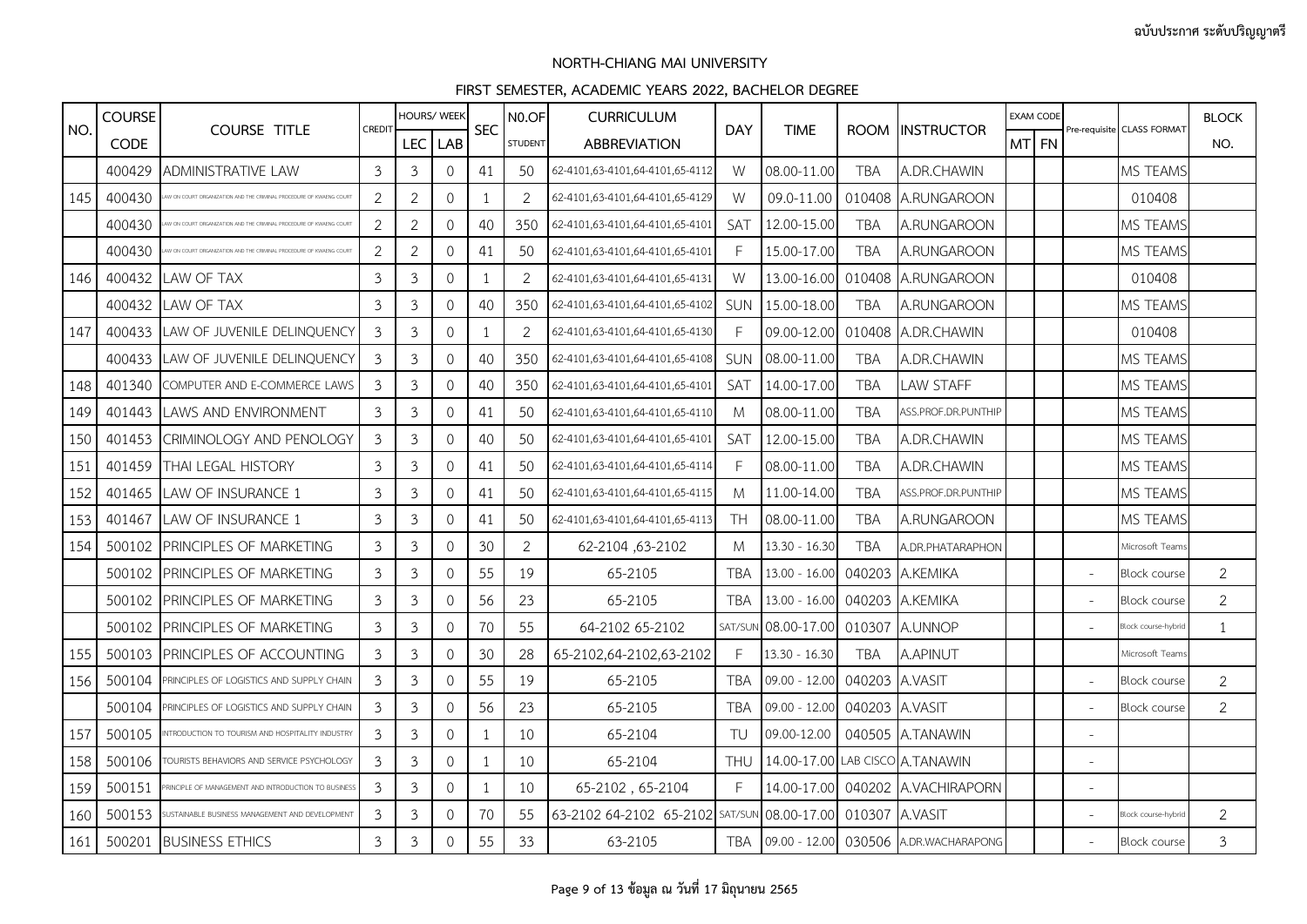|     | <b>COURSE</b> |                                                    |                |                | <b>HOURS/ WEEK</b>  |              | N <sub>0.OF</sub> | <b>CURRICULUM</b>                              |            |                      |                  |                                 | <b>EXAM CODE</b> |       |                |                            | <b>BLOCK</b>   |
|-----|---------------|----------------------------------------------------|----------------|----------------|---------------------|--------------|-------------------|------------------------------------------------|------------|----------------------|------------------|---------------------------------|------------------|-------|----------------|----------------------------|----------------|
| NO. | <b>CODE</b>   | <b>COURSE TITLE</b>                                | CREDIT         |                | LEC LAB             | <b>SEC</b>   | <b>STUDENT</b>    | <b>ABBREVIATION</b>                            | <b>DAY</b> | <b>TIME</b>          | <b>ROOM</b>      | <b>INSTRUCTOR</b>               |                  | MT FN |                | Pre-requisite CLASS FORMAT | NO.            |
|     | 500201        | <b>BUSINESS ETHICS</b>                             | $\mathfrak{Z}$ | $\overline{3}$ | $\mathbf 0$         | 56           | 36                | 63-2105                                        | <b>TBA</b> | $09.00 - 12.00$      | 030506           | A.SAOWALAK                      |                  |       |                | <b>Block course</b>        | $\mathfrak{Z}$ |
| 162 | 500202        | <b>GENERAL ECONOMICS</b>                           | 3              | 3              | $\mathbf{0}$        |              | 8                 | 62-2102, 64-2102                               | <b>TH</b>  | 14.00-17.00          | 040202           | A.VASIT                         |                  |       |                |                            |                |
|     | 500202        | <b>GENERAL ECONOMICS</b>                           | 3              | $\mathfrak{Z}$ | $\Omega$            | 30           | 29                | 62-2102, 2102, 2102, 2102, 2102, 2102, 25-2102 | F          | $09.00 - 12.00$      | <b>TBA</b>       | A.DR.PHATARAPHON                |                  |       |                | Microsoft Team:            |                |
|     | 500202        | <b>GENERAL ECONOMICS</b>                           | $\mathfrak{Z}$ | $\mathfrak{Z}$ | $\mathsf{O}\xspace$ | 55           | 17                | 64-2105                                        | <b>TBA</b> | $13.00 - 16.00$      | 040305           | A.KEMIKA                        |                  |       | $\overline{a}$ | <b>Block course</b>        | $\mathfrak{Z}$ |
|     | 500202        | <b>GENERAL ECONOMICS</b>                           | 3              | 3              | $\mathbf{0}$        | 56           | 24                | 64-2105                                        | <b>TBA</b> | $13.00 - 16.00$      | 040305           | A.KEMIKA                        |                  |       | $\sim$         | <b>Block course</b>        | 3              |
| 163 | 500204        | <b>BUSINESS FINANCE</b>                            | 3              | 3              | $\Omega$            | $\mathbf{1}$ | $\overline{2}$    | 62-2102, 64-2102                               | F          | 09.30-12.30          | 040505           | A.UNNOP                         |                  |       |                |                            |                |
|     | 500204        | <b>BUSINESS FINANCE</b>                            | $\mathfrak{Z}$ | $\mathfrak{Z}$ | $\mathsf{O}\xspace$ | 30           | 16                | 62-2102,64-2102,63-2102                        | <b>TH</b>  | $13.30 - 16.30$      | <b>TBA</b>       | A.APINUT                        |                  |       |                | Microsoft Team:            |                |
|     | 500204        | <b>BUSINESS FINANCE</b>                            | 3              | 3              | $\mathbf{0}$        | 55           | 17                | 64-2105                                        | <b>TBA</b> | $09.00 - 12.00$      | 040305           | A.POONYANUCH                    |                  |       | $\sim$         | <b>Block course</b>        | 3              |
|     | 500204        | <b>BUSINESS FINANCE</b>                            | $\mathfrak{Z}$ | $\mathfrak{Z}$ | $\mathbf{0}$        | 56           | 24                | 64-2105                                        | <b>TBA</b> | $09.00 - 12.00$      | 040305           | A.POONYANUCH                    |                  |       |                | <b>Block course</b>        | $\overline{2}$ |
| 164 | 500207        | PROFESSIONAL ETHICS AND LAWS FOR TOURISM AND HOTEL | 3              | $\mathfrak{Z}$ | $\mathsf{O}\xspace$ | $\mathbf{1}$ | 10                | 64-2104                                        | M          |                      |                  | 14.00-17.00 LAB CISCO A.TANAWIN |                  |       |                |                            |                |
| 165 | 500301        | <b>BUSINESS STATISTICS</b>                         | $\mathfrak{Z}$ | $\mathfrak{Z}$ | $\mathbf{0}$        | 1            | 16                | 63-2104                                        | M          | 14.00-17.00          | 030506           | A.VASIT                         |                  |       |                |                            |                |
|     | 500301        | <b>BUSINESS STATISTICS</b>                         | 3              | $\mathfrak{Z}$ | $\mathbf{0}$        | 30           | 21                | 65-2102,62-2102,62-2104                        | TU         | $13.30 - 16.30$      | <b>TBA</b>       | A.BOONYACHOTE                   |                  |       |                | Microsoft Teams            |                |
| 166 | 500302        | <b>BUSINESS LAW</b>                                | $\mathfrak{Z}$ | $\mathfrak{Z}$ | 0                   | 1            | $\mathfrak{Z}$    | 58-5525, 62-2102, 63-2102                      | W          | 09.30-12.30          | LAB1             | A.RUNGAROON                     |                  |       |                |                            |                |
| 167 | 500303        | HUMAN RESOURCE MANAGEMENT                          | $\mathfrak{Z}$ | $\mathfrak{Z}$ | $\mathbf{0}$        | 1            | 16                | 63-2104                                        | <b>THU</b> | 14.00-17.00          | LAB <sub>1</sub> | A.DR.WACHARAPONG                |                  |       |                |                            |                |
|     | 500303        | HUMAN RESOURCE MANAGEMENT                          | 3              | 3              | $\Omega$            | 55           | 17                | 64-2105                                        | <b>TBA</b> | 09.00 - 12.00        | 040305           | A.SAOWALAK                      |                  |       |                | <b>Block course</b>        | $\mathbf{1}$   |
|     | 500303        | HUMAN RESOURCE MANAGEMENT                          | 3              | 3              | $\mathbf 0$         | 56           | 24                | 64-2105                                        | <b>TBA</b> | 09.00 - 12.00        | 040305           | A.SAOWALAK                      |                  |       |                | <b>Block course</b>        | 1              |
| 168 | 500306        | MANAGERIAL ACCOUNTING                              | $\mathfrak{Z}$ | $\mathfrak{Z}$ | $\mathbf 0$         | 55           | 33                | 63-2105                                        | <b>TBA</b> | $13.00 - 16.00$      | 030506           | ASST.PROF.SURAKIT               |                  |       | $\sim$         | <b>Block course</b>        | $\mathbf{1}$   |
|     | 500306        | MANAGERIAL ACCOUNTING                              | 3              | 3              | $\Omega$            | 56           | 36                | 63-2105                                        | <b>TBA</b> | $13.00 - 16.00$      | 030506           | ASST.PROF.SURAKIT               |                  |       |                | <b>Block course</b>        | $\mathbf{1}$   |
| 169 | 500401        | <b>BUSINESS ENGLISH</b>                            | 3              | 3              | $\circ$             | 70           | 53                | 62-2102,64-2102 65-2102 SAT/SUN                |            | 08.00-17.00          | 010307           | A.RAUANGYOT                     |                  |       |                | Block course-hybric        | 3              |
| 170 | 500402        | <b>ENTREPRENEURSHIP</b>                            | $\mathfrak{Z}$ | $\mathfrak{Z}$ | $\mathbf 0$         | 1            | 19                | 62-2102, 62-2104, 63-2102, 63-2104             | M          | 09.30-12.30          | 040202           | ASST.PROF.SURAKIT               |                  |       |                |                            |                |
|     | 500402        | <b>ENTREPRENEURSHIP</b>                            | 3              | 3              | $\Omega$            | 30           | 18                | 64-2102,62-2104                                | W          | $13.30 - 16.30$      | <b>TBA</b>       | A.Dr.NWAFOR LLOYD               |                  |       |                | Microsoft Teams            |                |
|     | 500402        | <b>ENTREPRENEURSHIP</b>                            | 3              | 3              | $\mathbf 0$         | 55           | 13                | 62-2105                                        | <b>TBA</b> | $09.00 - 12.00$      | 010307           | A.VACHIRAPORN                   |                  |       |                | <b>Block course</b>        | 1              |
|     | 500402        | <b>ENTREPRENEURSHIP</b>                            | $\mathfrak{Z}$ | $\mathfrak{Z}$ | $\mathbf 0$         | 56           | 14                | 62-2105                                        | <b>TBA</b> | 09.00 - 12.00        | 010307           | A.VACHIRAPORN                   |                  |       |                | <b>Block course</b>        | 1              |
| 171 | 500403        | <b>TAXATION</b>                                    | 3              | 3              | $\Omega$            | 70           | 3                 | 58-5521, 58-5525, 63-2102 SAT/SUN              |            | 08.00-17.00          | 030506           | A.UNNOP                         |                  |       |                | Block course-hybric        | $\overline{2}$ |
| 172 | 500404        | STRATEGIC MANAGEMENT                               | 3              | 3              | $\mathbf{0}$        | 30           | 19                | 62-2102, 62-2104, 63-2104, 62-2102             | TU         | $13.30 - 16.30$      | <b>TBA</b>       | A.Dr.NWAFOR LLOYD               |                  |       |                | Microsoft Team             |                |
|     | 500404        | STRATEGIC MANAGEMENT                               | $\mathfrak{Z}$ | $\mathfrak{Z}$ | $\mathbf 0$         | 55           | 13                | 62-2105                                        | <b>TBA</b> | 09.00 - 12.00 010307 |                  | A.VACHIRAPORN                   |                  |       |                | Block course               | $\overline{2}$ |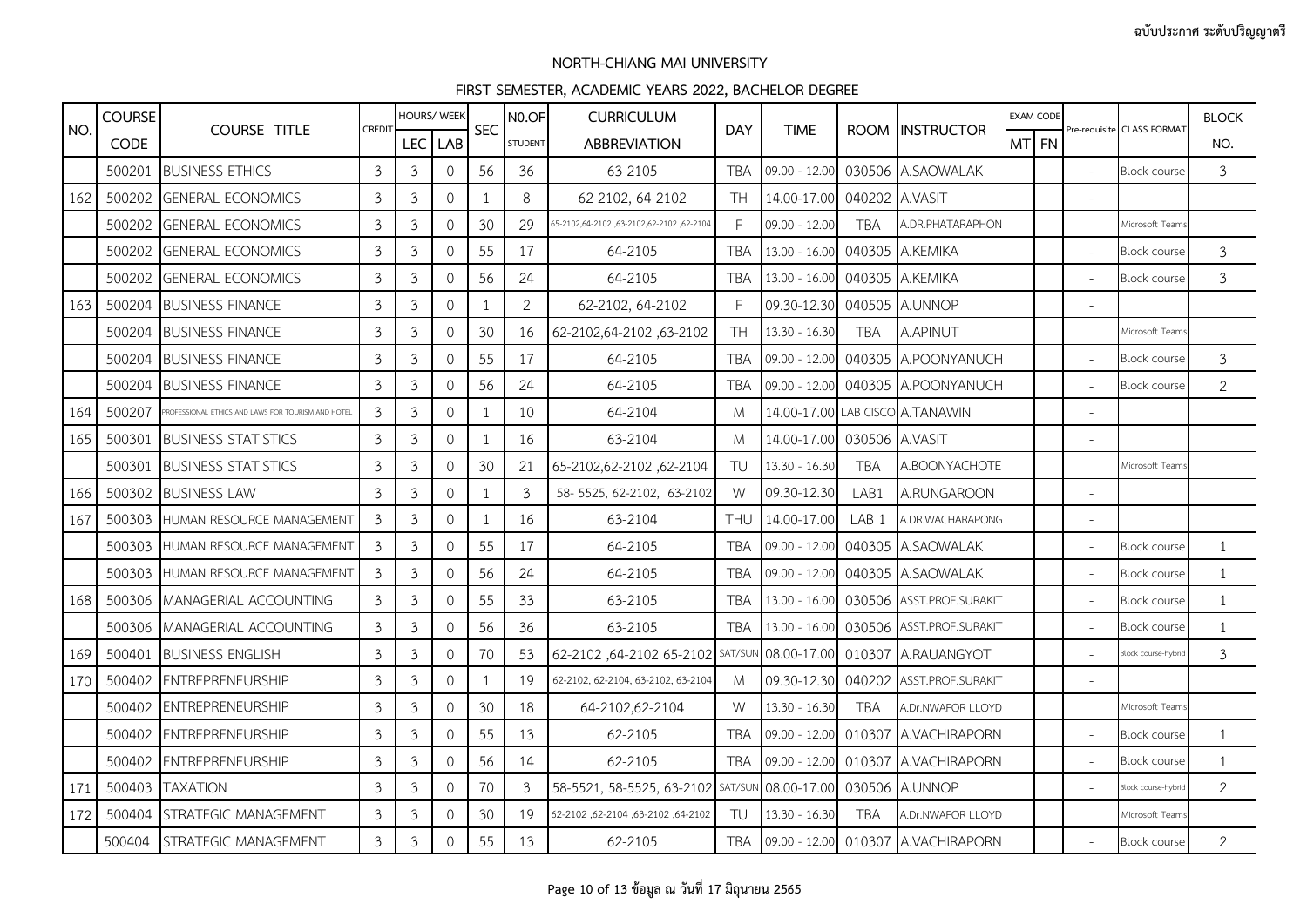|     | <b>COURSE</b> |                                                                 |                | <b>HOURS/ WEEK</b> |                     |                          | N <sub>0.OF</sub> | <b>CURRICULUM</b>                                                             |            |                 |                  |                              | <b>EXAM CODE</b> |  |                          |                            | <b>BLOCK</b>   |
|-----|---------------|-----------------------------------------------------------------|----------------|--------------------|---------------------|--------------------------|-------------------|-------------------------------------------------------------------------------|------------|-----------------|------------------|------------------------------|------------------|--|--------------------------|----------------------------|----------------|
| NO. | <b>CODE</b>   | <b>COURSE TITLE</b>                                             | <b>CREDIT</b>  | LEC <sup>I</sup>   | LAB                 | <b>SEC</b>               | <b>STUDENT</b>    | <b>ABBREVIATION</b>                                                           | <b>DAY</b> | <b>TIME</b>     |                  | ROOM INSTRUCTOR              | MT FN            |  |                          | Pre-requisite CLASS FORMAT | NO.            |
|     | 500404        | STRATEGIC MANAGEMENT                                            | 3              | 3                  | $\mathbf{O}$        | 56                       | 14                | 62-2105                                                                       | TBA        | $09.00 - 12.00$ |                  | 010307 A.VACHIRAPORN         |                  |  | $\mathbb{L}$             | <b>Block course</b>        | $\overline{2}$ |
|     | 500404        | STRATEGIC MANAGEMENT                                            | 3              | 3                  | $\mathbf{O}$        | 70                       | 55                | 58-5521, 58-5525, 63-2102, 64-2102, 65-2102                                   | SAT/SUM    | 08.00-17.00     |                  | 010307 A.UNNOP               |                  |  | $\sim$                   | Block course-hybric        | $\overline{7}$ |
| 173 | 502101        | <b>BUSINESS QUALITY MANAGEMENT</b>                              | 3              | 3                  | $\mathbf{O}$        | 30                       | 8                 | 64-2102,63-2102                                                               | TH.        | 09.00-12.00     | <b>TBA</b>       | A.Dr.NWAFOR LLOYD            |                  |  |                          | Microsoft Teams            |                |
| 174 | 502201        | ORGANIZATION BEHAVIOR IN BUISNESS                               | 3              | $\mathfrak{Z}$     | $\mathbf{O}$        | -1                       | $\overline{7}$    | 64-2102                                                                       | M          | 14.00-17.00     |                  | 040202 A.MONCHANOK           |                  |  | ÷                        |                            |                |
| 175 | 502202        | CREATIVITY AND INNOVATION MANAGEMENT                            | 3              | 3                  | $\circ$             | -1                       | 8                 | 64-2102,62-2104                                                               | W          | 09.30-12.30     |                  | 040202 A.RUANGYOT            |                  |  | $\overline{a}$           |                            |                |
| 176 | 502204        | OFFICE INTELLIGENCE MANAGEMENT                                  | 3              | 3                  | $\circ$             | -1                       | $\mathbf{1}$      | 63-2102                                                                       | F          | 09.30-12.30     | LAB1             | A.RAUANGYOT                  |                  |  | $\overline{\phantom{a}}$ | online                     |                |
| 177 | 502205        | OUANTITATIVE MANAGEMENT                                         | 3              | 3                  | $\mathbf{O}$        | 30                       | 10                | 62-2102                                                                       | F          | $13.30 - 16.30$ | <b>TBA</b>       | A.TEERA                      |                  |  |                          | Microsoft Team             |                |
| 178 | 502206        | PROJECT MANAGEMENT                                              | 3              | $\mathfrak{Z}$     | 0                   | - 1                      | $\overline{7}$    | 64-2102                                                                       | TU         | 09.30-12.30     | 040202           | A.UNNOP                      |                  |  |                          |                            |                |
| 179 | 502207        | <b>BUSINESS PLAN</b>                                            | 3              | 3                  | $\circ$             | 30                       | 18                | 62-2102 (ซีน 10 คน ) เลือกเสรี64-2102 (ซีน 2 คน ในซีเรีย 5)63-2102 (ซีน 1 คน) | M          | 09.00-12.00     | <b>TBA</b>       | A.Dr.NWAFOR LLOYD            |                  |  |                          | Microsoft Team             |                |
| 180 | 502301        | COMMUNICATION MANAGEMENT AND BUSINESS LEADERSHIP                | 3              | 3                  | $\mathbf{O}$        | 70                       | 55                | 64-21021, 65-2102                                                             | SAT/SUI    | 08.00-17.00     |                  | 010307 A.MONCHANOK           |                  |  |                          | Block course-hybric        | $\overline{a}$ |
| 181 | 502304        | RISK AND CHANGE MANAGEMENT                                      | $\mathfrak{Z}$ | $\mathfrak{Z}$     | $\mathsf{O}\xspace$ | -1                       | $\overline{4}$    | 58-5521, 58-5525, 62-2102                                                     | TU         | 14.00-17.00     | 040505           | A.MONCHANOK                  |                  |  |                          |                            |                |
| 182 | 502307        | <b>BUSINESS RESEARCH</b>                                        | 3              | 3                  | $\circ$             | 30                       | 11                | 62-2102                                                                       | TU         | 09.00-12.00     | <b>TBA</b>       | A.Dr.NWAFOR LLOYD            |                  |  |                          | Microsoft Team             |                |
| 183 | 502401        | SEMINAR IN MODERN MANAGEMENT                                    | 3              | 3                  | 0                   | 70                       | 60                | 58-5521, 58-5525, 62-2102 63-2102 64-2102 65-2102                             | SAT/SUI    | 08.00-17.00     | 010307           | <b>A.MONCHANOK</b>           |                  |  | $\overline{a}$           | Block course-hybric        | 6              |
| 184 | 502403        | <b>EXPORT -IMPORT MANAGEMENT</b>                                | 3              | $\mathfrak{Z}$     | $\Omega$            | -1                       | $\mathfrak{Z}$    | 58-5521, 58-5525, 62-2102                                                     | M          | 14.00-17.00     |                  | 040505 A.UNNOP               |                  |  | $\overline{a}$           | Microsoft Team:            |                |
| 185 | 502404        | KNOWLEDGE AND TECHNOLOGY MANAGEMENT                             | 3              | 3                  | $\Omega$            |                          | $\mathbf{1}$      | 62-2102                                                                       | F          | 14.00-17.00     | LAB1             | A.RAUANGYOT                  |                  |  | $\sim$                   | Microsoft Team:            |                |
| 186 | 502408        | CO-OPERATIVE EDUCATION                                          | 9              | 0                  | 40                  | $\mathbf{1}$             | 6                 | 63-2102                                                                       | TBA        | <b>TBA</b>      |                  | 030506 A.RUANGYOT            |                  |  | $\sim$                   | Microsoft Team:            |                |
| 187 | 502411        | ELECTRONIC COMMERCE                                             | 3              | 3                  | $\mathbf{O}$        | $\mathbf{1}$             | $\overline{2}$    | 63-2102, 64-2102                                                              | M          | 14.00-17.00     | LAB1             | A.CHOAWALIT                  |                  |  | $\overline{a}$           |                            |                |
| 188 | 502419        | INTRODUCTION TO DIGITAL BUSINESS                                | 3              | 3                  | $\mathbf{O}$        | -1                       | $\overline{2}$    | 63-2102, 64-2102                                                              | <b>TH</b>  | 14.00-17.00     | 040505           | A.RUANGYOT                   |                  |  | $\overline{a}$           |                            |                |
| 189 | 502434        | <b>BUSINESS ANALYTICS</b>                                       | 3              | 3                  | 0                   | 70                       | 55                | 64-2102, 65-2102                                                              | SAT/SUM    | 08.00-17.00     | 010307           | A.VASIT                      |                  |  |                          | Block course-hybric        | $\overline{5}$ |
| 190 | 504201        | NANCE AND ACCOUNTING FOR TOURISM AND HOSPITALITY BUSINESS       | 3              | 3                  | $\Omega$            | 30                       | $\mathbf{3}$      | 62-2104                                                                       | TU         | 09.00-12.00     | <b>TBA</b>       | ASST.PROF.SURAKIT            |                  |  |                          | Microsoft Teams            |                |
| 191 | 504202        | LOGISTICS FOR TOURISM INDUSTRY                                  | 3              | 3                  | $\Omega$            | -1                       | 10                | 64-2104                                                                       | <b>THU</b> | 14.00-17.00     |                  | 010401 A.DR.PHOOM            |                  |  | $\overline{a}$           |                            |                |
| 192 | 504206        | ENGLISH FOR TOUR GUIDE                                          | 3              | $\mathfrak{Z}$     | 0                   | $\mathbf{1}$             | 10                | 64-2104,62-2104                                                               | TU         | 14.00-17.00     | 010401           | A.NOOCHNART                  |                  |  |                          |                            |                |
| 193 | 504209        |                                                                 | 3              | 3                  | $\Omega$            | $\overline{\phantom{a}}$ | 10                | 64-2104                                                                       | TU         | 09.00-12.00     | LAB <sub>1</sub> | A.CHAOWALIT                  |                  |  | $\overline{a}$           |                            |                |
|     | 504209        | CKET RESERVATION AND IT DIGITAL IN AIRLINES BUSINESS AND TOURIA | 3              | 3                  | $\mathbf{O}$        | 30                       | 3                 | 62-2104                                                                       | <b>TH</b>  | 09.30-12.30     | <b>TBA</b>       | A.NOOCHANAT                  |                  |  |                          | Microsoft Teams            |                |
| 194 | 504301        | USTAINABLE TOURISM PLANNING AND DEVELOPMENT                     | 3              | 3                  | 0                   | -1                       | 17                | 63-2104                                                                       | TU         | 09.00-12.00     | 010401           | A.NOOCHANAT                  |                  |  |                          |                            |                |
| 195 | 504310        | MEETING INCENTIVE CONVENTION AND EXHIBITION                     | 3              | $\mathfrak{Z}$     | 0                   | 1                        | 17                | 64-2104, 63-2104                                                              | F          |                 |                  | 09.00-12.00 010401 A.TANAWIN |                  |  |                          |                            |                |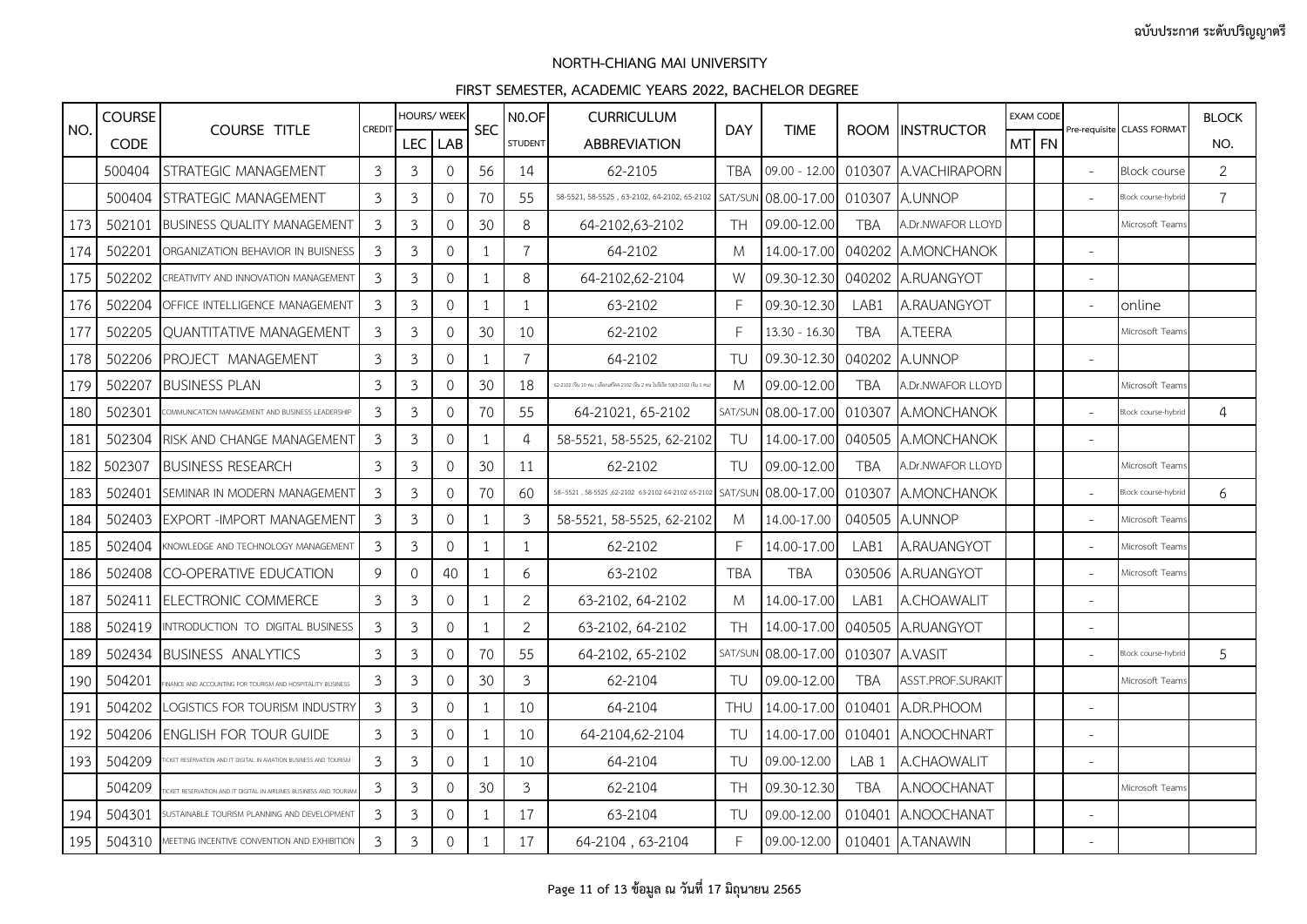|     | <b>COURSE</b> |                                                          |                | <b>HOURS/ WEEK</b> |                     |              | N <sub>0.OF</sub> | <b>CURRICULUM</b>   |            |                 |            |                                         | <b>EXAM CODE</b> |  |                          |                            | <b>BLOCK</b>   |
|-----|---------------|----------------------------------------------------------|----------------|--------------------|---------------------|--------------|-------------------|---------------------|------------|-----------------|------------|-----------------------------------------|------------------|--|--------------------------|----------------------------|----------------|
| NO. | <b>CODE</b>   | <b>COURSE TITLE</b>                                      | <b>CREDIT</b>  | LEC <sup>I</sup>   | <b>LAB</b>          | <b>SEC</b>   | <b>STUDENT</b>    | <b>ABBREVIATION</b> | <b>DAY</b> | <b>TIME</b>     |            | ROOM INSTRUCTOR                         | MT FN            |  |                          | Pre-requisite CLASS FORMAT | NO.            |
| 196 | 504314        | CULTURAL TOURISM MANAGEMENT                              | 3              | 3                  | $\mathcal{O}$       | 1            | 15                | 62-2104             | F          |                 |            | 14.00-17.00 LAB CISCO A.TANAWIN         |                  |  | $\overline{\phantom{a}}$ |                            |                |
| 197 | 504321        | RINCIPLE OF BASIC AVIATION BUSINESS AND TOURISM RESEARCH | 3              | 3                  | $\mathcal{O}$       | 30           | $\mathfrak{Z}$    | 62-2104             | W          | 09.30-12.30     | <b>TBA</b> | A.NOOCHANAT                             |                  |  |                          | Microsoft Teams            |                |
| 198 | 504324        | AVIATION CUSTOMER RELATIONSHIP MANAGEMENT                | 3              | $\mathfrak{Z}$     | 0                   |              | 16                | 62-2104, 63-2104    | <b>THU</b> | 09.00-12.00     |            | 010401 A.DR.PHOOM                       |                  |  | $\overline{\phantom{0}}$ |                            |                |
| 199 | 504415        | <b>ENGLISH CONVERSATION</b>                              | 3              | $\mathfrak{Z}$     | 0                   | 1            | 17                | 63-2104             | F          | 14.00-17.00     |            | 010401 A.NOOCHNART                      |                  |  | $\overline{a}$           |                            |                |
| 200 | 504451        | ROJECT AND SEMINAR FOR TOURISM MANAGEMENT                | 3              | 3                  | $\Omega$            |              | 16                | 62-2104, 63-2104    | M          | 14.00-17.00     |            | 040505 A.NOOCHNART                      |                  |  | $\sim$                   |                            |                |
|     | 504451        | PROJECT AND SEMINAR FOR TOURISM MANAGEMENT               | 3              | 3                  | 0                   | 30           | 3                 | 62-2104             | F          | 09.30-12.30     | <b>TBA</b> | A.NOOCHANAT                             |                  |  |                          | Microsoft Team             |                |
| 201 | 504592        | PRINCIPLE OF TOURIST GUIDE                               | 3              | $\overline{2}$     | $\mathfrak{Z}$      | $\mathbf{1}$ | 17                | 64-2104, 63-2104    | W          | 09.00-12.00     | 010401     | A.TANAWIN                               |                  |  |                          |                            |                |
| 202 | 508105        | PRINCIPLES OF MODERN TRADE BUSINESS                      | 3              | 3                  | $\circ$             | 55           | 19                | 65-2105             | <b>TBA</b> | $09.00 - 12.00$ |            | 040203 A.KEMIKA                         |                  |  | $\sim$                   | <b>Block course</b>        | $\mathbf{1}$   |
|     | 508105        | PRINCIPLES OF MODERN TRADE BUSINESS                      | 3              | 3                  | 0                   | 56           | 23                | 65-2105             | TBA        | $09.00 - 12.01$ |            | 040203 A.POONYANUCH                     |                  |  | $\sim$                   | <b>Block course</b>        | 1              |
| 203 | 508131        | ORK-BASED LEARNING IN MODERN TRADE BUSINESS MANAGEMENT ! | 5              | $\circ$            | $\mathbf 0$         | 55           | 19                | 65-2105             | <b>TBA</b> | <b>TBA</b>      | <b>TBA</b> | A.SAOWALAK                              |                  |  | $\sim$                   | Block course               | $1 - 3$        |
|     | 508131        | ORK-BASED LEARNING IN MODERN TRADE BUSINESS MANAGEMENT   | 5              | 0                  | $\mathbf{0}$        | 56           | 23                | 65-2105             | <b>TBA</b> | <b>TBA</b>      | <b>TBA</b> | A.KEMIKA                                |                  |  | $\sim$                   | <b>Block course</b>        | $1 - 3$        |
| 204 | 508231        |                                                          | 5              | $\circ$            | $\mathsf{O}\xspace$ | 55           | 17                | 64-2105             | <b>TBA</b> | <b>TBA</b>      | <b>TBA</b> | A.SAOWALAK                              |                  |  | $\overline{\phantom{a}}$ | Block course               | $1 - 3$        |
|     | 508231        | ORK-BASED LEARNING IN MODERN TRADE BUSINESS MANAGEMENT   | 5              | $\mathcal{O}$      | $\mathcal{O}$       | 56           | 24                | 64-2105             | <b>TBA</b> | <b>TBA</b>      | <b>TBA</b> | A.KEMIKA                                |                  |  | $\sim$                   | <b>Block course</b>        | $1 - 3$        |
| 205 | 508301        | /ORK-BASED LEARNING IN RETAIL BUSINESS OPERATION 5       | 3              | 3                  | $\mathbf{O}$        | 55           | 33                | 63-2105             | TBA        | <b>TBA</b>      | <b>TBA</b> | A.SAOWALAK                              |                  |  | $\overline{\phantom{a}}$ | <b>Block course</b>        | $1 - 3$        |
|     | 508301        | ORK-BASED LEARNING IN RETAIL BUSINESS OPERATION          | 3              | 3                  | $\mathbf{0}$        | 56           | 36                | 63-2105             | <b>TBA</b> | <b>TBA</b>      | <b>TBA</b> | A.KEMIKA                                |                  |  | $\overline{\phantom{a}}$ | <b>Block course</b>        | $1 - 3$        |
| 206 | 508304        | ETAIL STORE OPERATIONS MANAGEMENT IN RETAIL BUSINES      | 3              | 3                  | $\circ$             | 55           | 33                | 63-2105             | TBA        | 09.00 - 12.00   | 030506     | A.SAOWALAK                              |                  |  | $\overline{\phantom{a}}$ | <b>Block course</b>        | $\overline{2}$ |
|     | 508304        | ETAIL STORE OPERATIONS MANAGEMENT IN RETAIL BUSINES:     | 3              | 3                  | $\Omega$            | 56           | 36                | 63-2105             | <b>TBA</b> | 09.00 - 12.00   |            | 030506 A.SAOWALAK                       |                  |  | $\overline{\phantom{a}}$ | <b>Block course</b>        | $\overline{2}$ |
| 207 | 508305        | IFORMATION SYSTEM FOR RETAIL BUSINESS MANAGEMENT         | 3              | 3                  | 0                   | 55           | 33                | 63-2105             | TBA        | 09.00 - 12.00   | 030506     | A.DR.WACHARAPONG                        |                  |  | $\sim$                   | <b>Block course</b>        | $\mathbf{1}$   |
|     | 508305        | IFORMATION SYSTEM FOR RETAIL BUSINESS MANAGEMENT         | 3              | $\mathfrak{Z}$     | 0                   | 56           | 36                | 63-2105             | TBA        | $09.00 - 12.00$ |            | 030506 A.DR.WACHARAPONG                 |                  |  | $\overline{a}$           | <b>Block course</b>        | $\mathbf{1}$   |
| 208 | 508401        | /ORK-BASED LEARNING IN RETAIL BUSINESS OPERATION         | 3              | 3                  | $\Omega$            | 55           | 13                | 62-2105             | TBA        | <b>TBA</b>      | <b>TBA</b> | A.POONYANUCH                            |                  |  | $\sim$                   | <b>Block course</b>        | $1 - 3$        |
|     | 508401        | ORK-BASED LEARNING IN RETAIL BUSINESS OPERATION          | 3              | $\mathfrak{Z}$     | $\mathsf{O}\xspace$ | 56           | 14                | 62-2105             | <b>TBA</b> | <b>TBA</b>      | <b>TBA</b> | A.POONYANUCH                            |                  |  |                          | <b>Block course</b>        | $1 - 3$        |
| 209 | 601101        | NTRODUCTION TO DIGITAL BUSINESS AND MANAGEMENT           | 3              | $\mathfrak{Z}$     | 0                   | 60           | 5                 | 65-6011             | TU         | 12.30-15.30     |            | 080101 PROF.WEI QIFENF                  |                  |  |                          |                            |                |
| 210 | 601102        | GITAL TECHNOLOGY AND SOFTWARE PROGRAMMING FOR BUSINESS   | 3              | $\mathfrak{Z}$     | $\mathbf{O}$        | 60           | 16                | 64-6011,65-6011     | TU         | 08.00-11.00     | 080101     | A.POLLAWAT                              |                  |  |                          |                            |                |
| 211 | 601202        | INTORDUCTION TO ACCOUNTING                               | 3              | 3                  | $\mathbf{O}$        | 60           | 5                 | 65-6011             | W          | <b>TBA</b>      |            | 080102 A.SUPRAWIN                       |                  |  |                          |                            |                |
| 212 | 601203        | <b>DIGITAL MARKETING</b>                                 | 3              | 3                  | 0                   | 60           | 6                 | 64-6011,65-6011     | W          | <b>TBA</b>      |            | 080102 Asst.Prof.Dr.SUPATHANISH         |                  |  |                          |                            |                |
| 213 |               | 601204 BUSINESS STATISTICS                               | $\mathfrak{Z}$ | $\mathfrak{Z}$     | $\mathsf{O}\xspace$ | 60           | 5                 | 65-6011             | M          |                 |            | 08.00-11.00 080101 Asst.Prof.Dr.HUI GUO |                  |  |                          |                            |                |